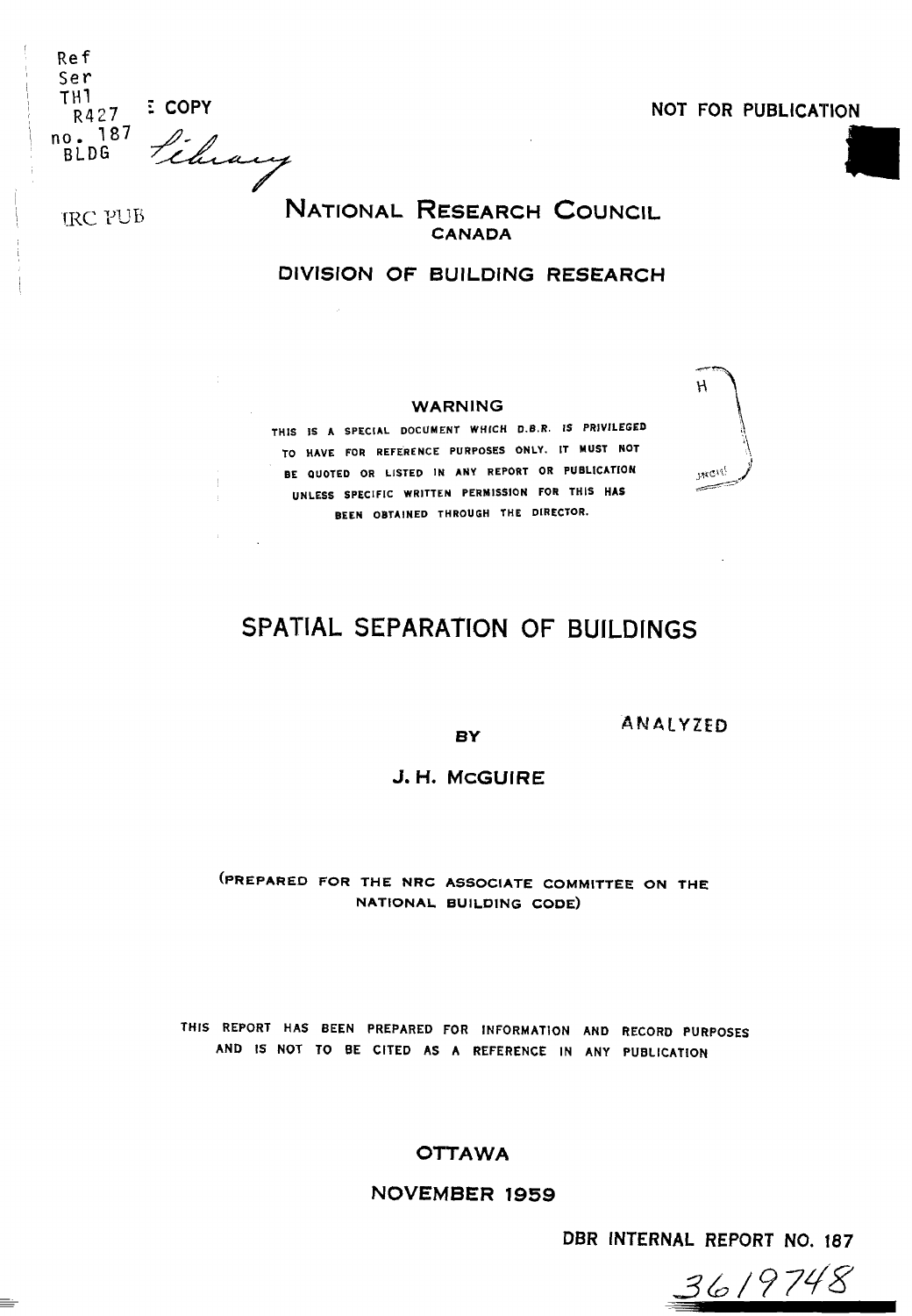**NATIONAL RESEARCH COUNCIL** 

## **CANADA**

## **DIVISION OF BUILDING RESEARCR**

## **SPATIAL SEPARATION OF BUILDINGS**

**by** 

J. H. McGuire

## **(Prepared for the BRC Associate Committee on the National Building Code)**

**ANALYZED** 

## **Internal Report No. 187**

## **of the**

## **Division of Building Research**

**OT'PAWA** 

**October 1959**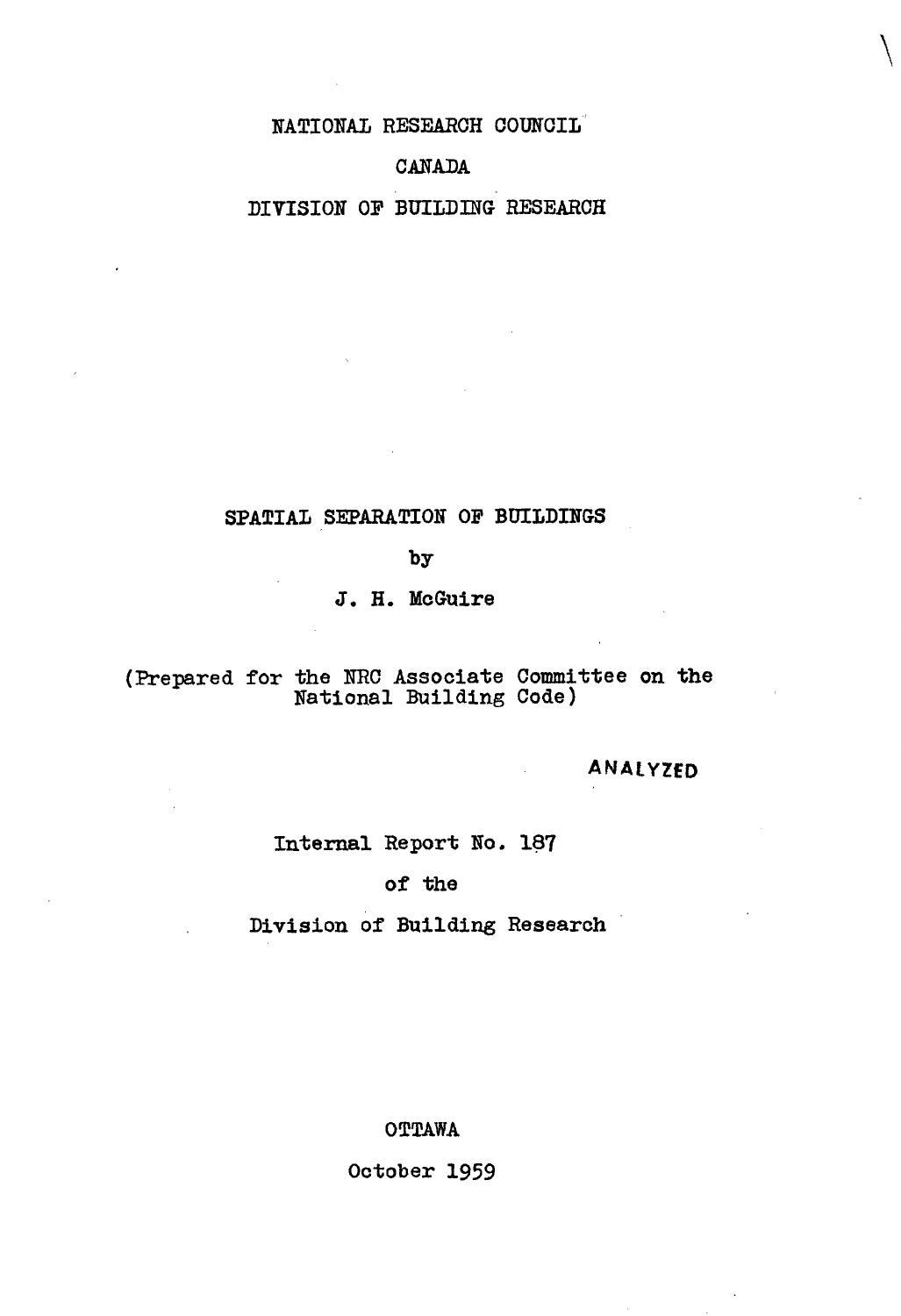#### PREFACE

One of the reasons **why** work on the National Building Code of Canada (which is issued under the authority of the **N.R.C.** Associate Committee on the National Building Code) is carried out by staff of the Division of Building Research - always to the direction of the Associate Committee - is so that the Code may benefit by the latest information on building design, and building techniques, available through the work of the Division. Correspondingly, one of the most effective ways in which the results of the research work of the Division can be of public service is through appli-cation in revisions of the National Building Code.

Up to this time, relevant information from the Division has been passed directly to the Associate Committee for their use, thus being confined, in the first instance, to necessarily private Committee papers.<br>In order to make all such information more quickly available for general use, it has been decided that in future it shall be recorded in the regular series of **D.B.R.** Internal Reports. This is the first report to be prepared and issued for this purpose, but it will be the first of a continuing series,

The author is a research officer in the Fire Section of the Division of Building Research; he joined the staff of the Council after service with the British Joint Fire Research Station, being a graduate in physics of the University of London. He was an active participant in the St. Lawrence Burns, from which some of the information herein recorded was obtained.

The report is now issued for information, and in the hope that the Division may be favoured with<br>critical comments upon its conclusions. It must be critical comments upon its conclusions. understood that these are presented for convenience only; the use that is made of the information herein recorded by the Associate Committee on the National<br>Building Code is naturally a matter for decision by the Committee. The Division, however, is pleased to be able to make in this way this further contribution to the progress of the National Building Code.

Ottawa November 1959

Robert **P.** Legget Director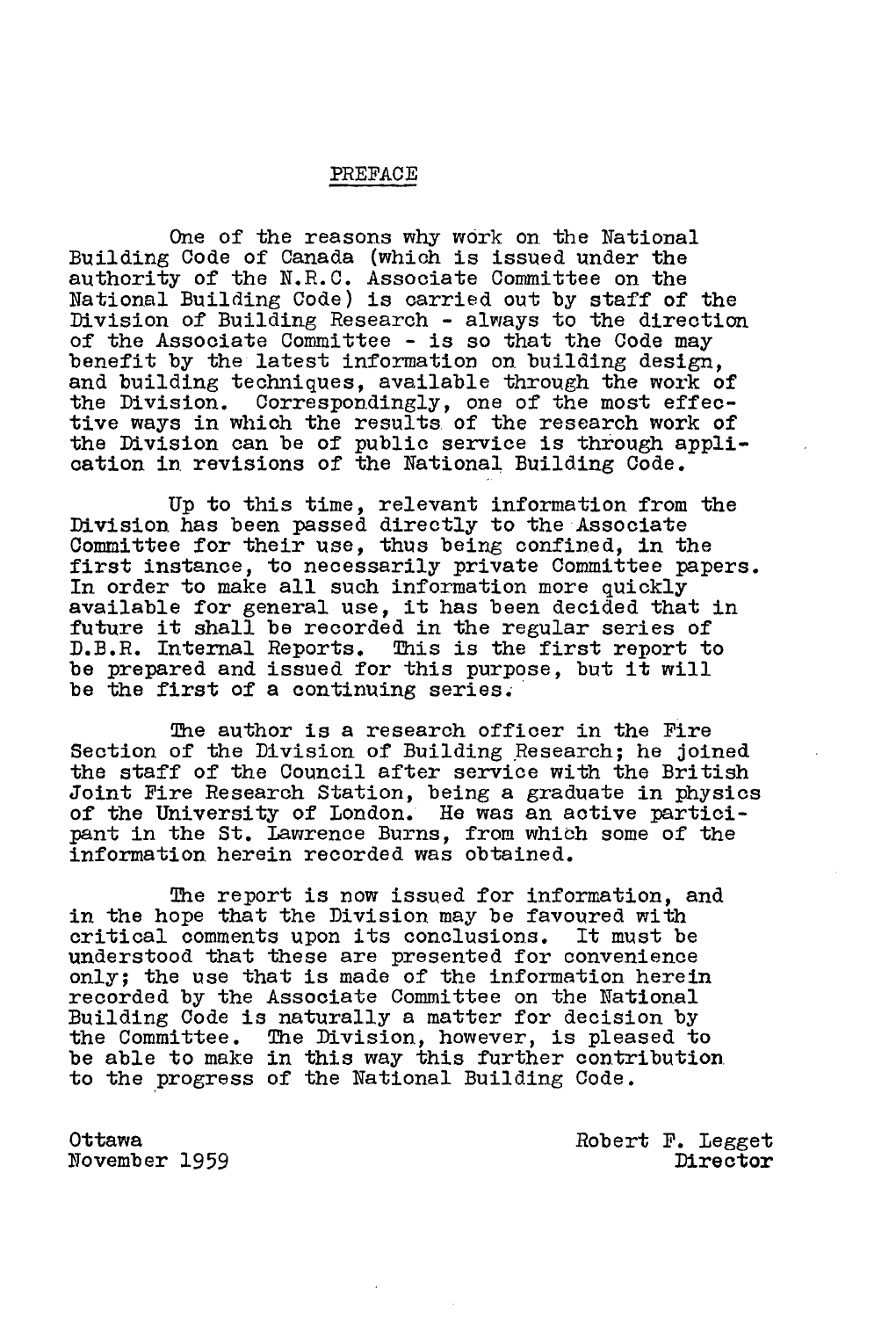#### **SPATIAL** SEPARATION OF BUILDINGS

 $by$ 

#### J. H. McGuire

The spread of fire between two buildings may result from (1) :

- 
- 1. Flying brands,<br>2. Convective heat 2. Convective heat transfer, and/or<br>3. Radiative heat transfer.
- **3.** Radiative heat transfer.

Flying brands may initiate secondary fires at substantial distances from the primary fire, **e.g.,** a quarter of a mile **(2),** and thus it is not practical to consider spatial separation between buildings as a means of combatting this hazard. Fortunately other means are available (2).

Convective heat transfer will only cause ignition if<br>the temperature of the gas stream is several hundred degrees Centigrade. Such high gas temperatures are only to be found in or very near to the flames emanating from the windows of burning buildings.

Since ignition by radiation from a burning building can occur at distances greater than those to which the flames generally extend **(3)** it follows that radiative heat transfer is the factor of primary importance in producing spread of<br>fire across a space separation between buildings. The writer fire across a space separation between buildings. recently visited the scene of a fire in a dwelling in which the neighbouring houses were ignited. The separating dis-tances in each case were 14 ft 8 in. and it might therefore be thought that the spread of fire could have been caused be thought that the spread of fire could have been caused<br>directly by the flames or at least by hot gases. That it was, directly by the france of at feast by not gases. That I'm<br>in fact, radiative heat transter is clearly demonstrated by<br>the following (4):

"... the secondary fires on the side walls of the **two**  neighbouring dwellings had only been initiated on the verti-<br>cal faces directly exposed to radiation from the burning dwelling. The undersides of the eaves were only discoloured where flames from the secondary fire had played on them; the under edges of certain exposed boards were not discoloured at all."

That -the radiation level is the factor of prime importance in determining the separation which should be established between buildings has, of course, been known for a long time and it is this principle which forms the basis for the relevant section of the 1953 National Building Code (5).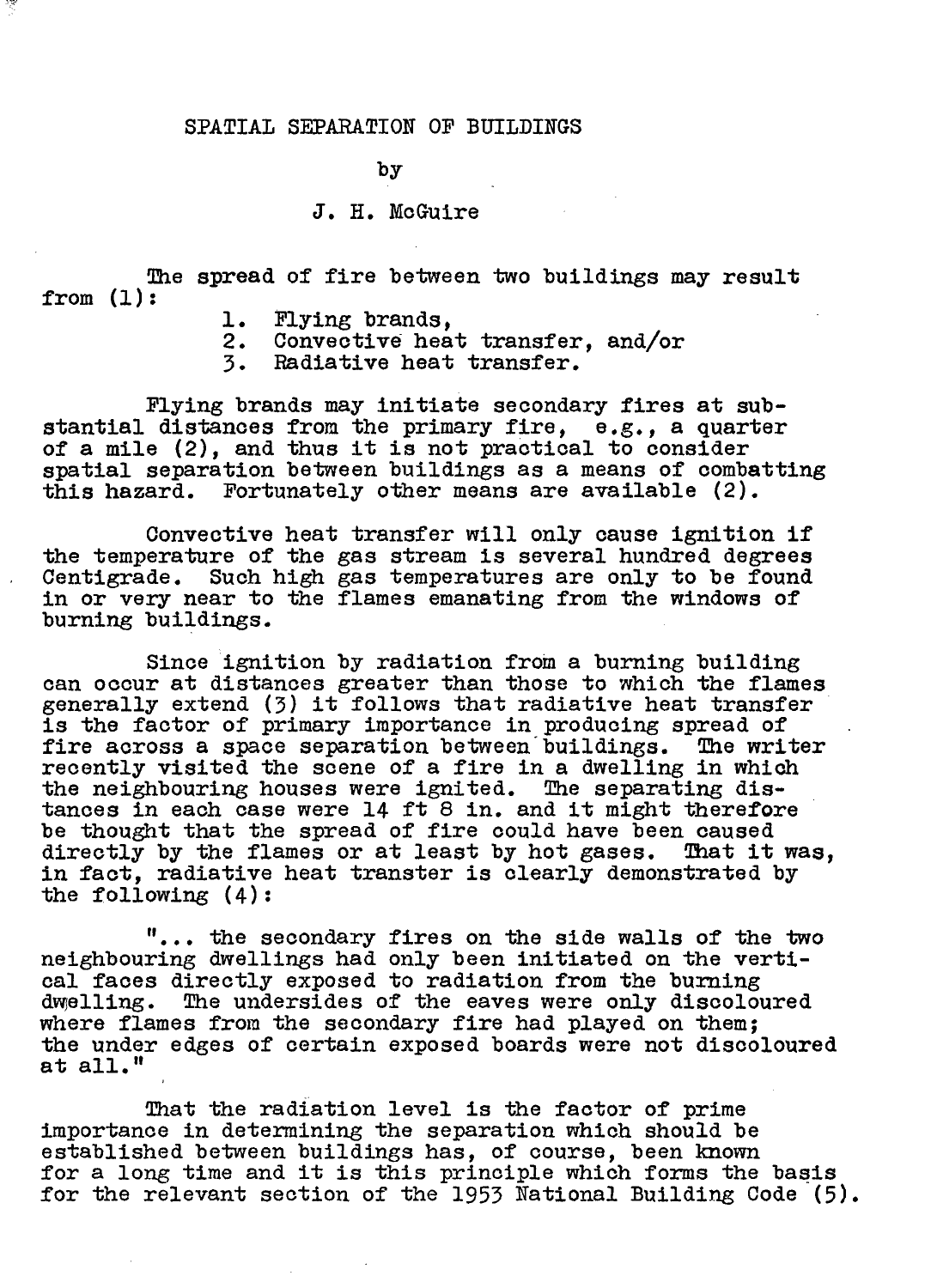With a view to simplifying this code a number of assumptions were adopted. Now that the code has been in use for some years and the underlying principle is more generally understood an attempt can be made to refine the space separation requirements. The object of this report is to attempt to make such a development without unduly complicating the code.

#### The 1953 National Building Code

医心理

It is scarcely possible to formulate a code that could be sucoessfully implemented if it is to refer directly to the space separation of buildings. The requirements of the 1953 code are, therefore, very wisely referred to the boundary of the lot upon which the building will be erected. The exterior wall of a building would meet the requirements of the appropriate section of the code:

(i) if, having no windows, its fire resistance time (1) if, having no windows, its fire resistance time<br>complied with column 2 of Table I (see below), the independent variable being fire load, or

(ii) if, its fire resistance complied with column 2 of Table I, except that up to 20 per cent of its area<br>were occupied by window space or other unprotected opening, and if in addition its separation from the lot line were at least half the value given by column 3 of Table I, or

(iii) if its separation from the lot line were at least that given by column 3 of Table I.

#### **TABLE I**

#### NBC REQUIREMENTS FOR CONSTRUCTION AND SPACE SEPARATIONS

| Column 1             | Column <sub>2</sub>         | Column <sub>3</sub>                        |
|----------------------|-----------------------------|--------------------------------------------|
| Fire Load            | <b>Fire Resistance Time</b> | Space Separation<br>(referred to lot line) |
| $10 \text{ lb/ft}^2$ | 1 hour                      | 15 feet                                    |
| $20 \text{ lb/ft}^2$ | 2 hours                     | 20 feet                                    |
| $30 \text{ lb/ft}^2$ | 3 hours                     | 25 feet                                    |

#### Possible Developments

The code has already introduced the concept that distances of separation must be related to percentage window opening but only three values of window opening are listed: zero, 20 per cent and 100 per cent. It **might** be desirable to include intermediate values.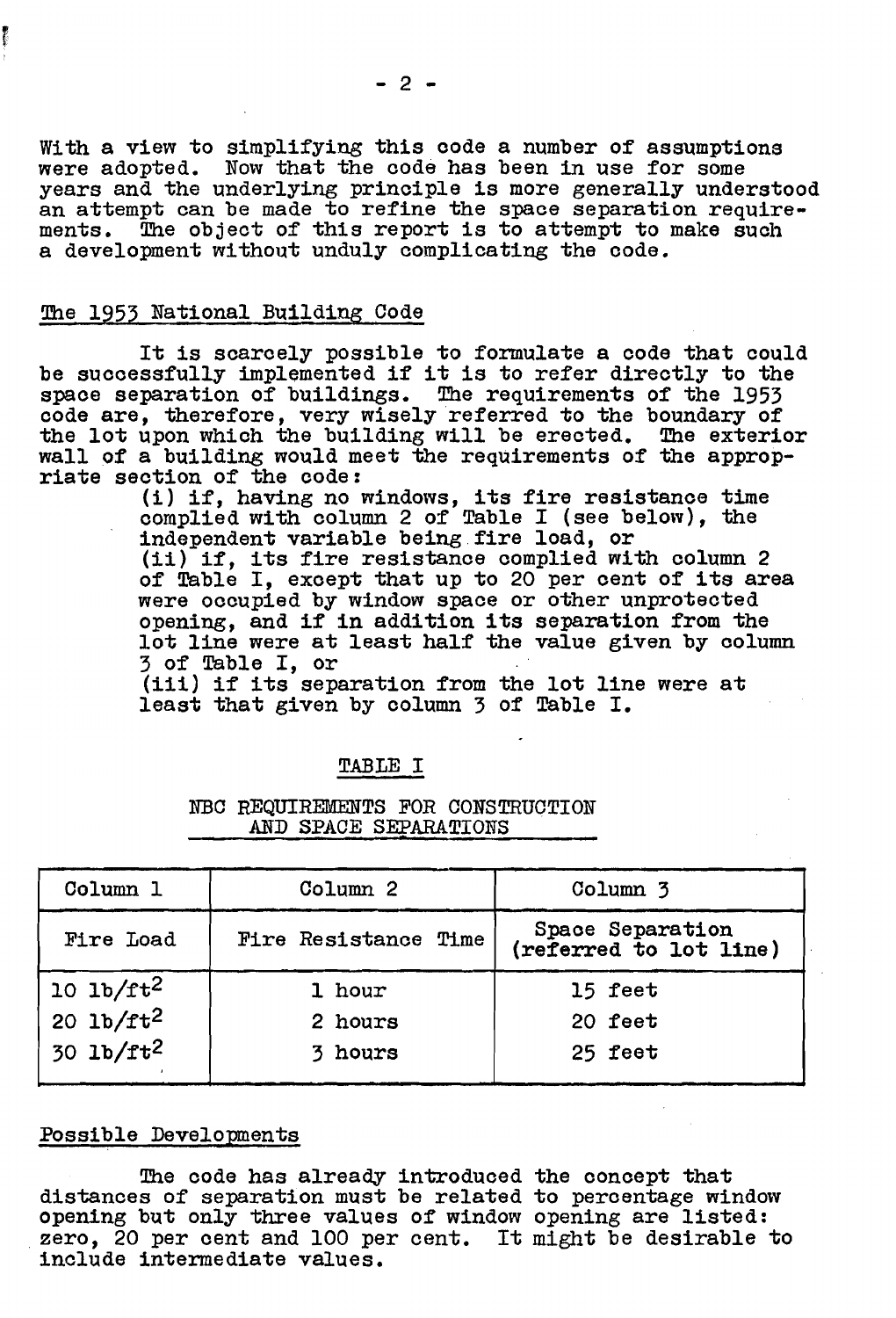A more important factor for which provision is desirable is that the distance from a building at which a particular level of radiation is given is a function of the dimensions of the building in addition to the percentage window opening. If two sources have the same temperature. emissivity, and shape then the distances from the two at which the intensities are the same are related by the dimenwhich the intensities are the same are related by the dimen-<br>sional scale factor. This property is illustrated in Fig. 1 where the radiating surfaces are related by the scale factor  $3$  ft  $\div$  2 ft = 18 inches  $\div$  12 inches = 1.5. The two receiving surfaces have the same level of radiation incident upon them since their orientation and relative geometrical location are the same and their distances from the radiating surfaces are also related by the factor 1.5.

It must be emphasized that although the distance at which a particular intensity is given increases with both size of building and percentage window opening the relationships are not linear and hence the distance is not a function of the product, i.e. of the total window **area.** 

The possible application of a principle such as this requires **s** knowledge of the levels of radiation to be expected from building fires and of the levels of radiation that will ignite common building materials.

#### Available Infoxmation

The formulation of a separation code, based on the principles discussed above has been considered by Bevan and Webster (1). They report that consideration of the maximum temperature to which timber can be raised without undue risk of fire suggested a radiation level of  $0.2$  cal/cm<sup>2</sup>/sec is the maximum to which timber should be subjected. It was assumed maximum to which timber should be subjected. that the window openings of a building constitute the radiating areas and that their black body temperature is 1000°C. On this basis the configuration factor\* F of the  $\overline{a}$  on this basis the configuration factor\* F of the window openings, at an exposed building, should be reduced to 0.056. The validity of the configuration factor concept in this application is discussed in Appendix A.

\* The configuration factor of a radiating area with respect to an elemental receiving area may be defined as the ratio of the intensity of radiation at the receiving element to the intensity near to the radiator. Its value is dependent solely on the geometrical relationship between the radiator and the receiving element and may lie between zero and unity.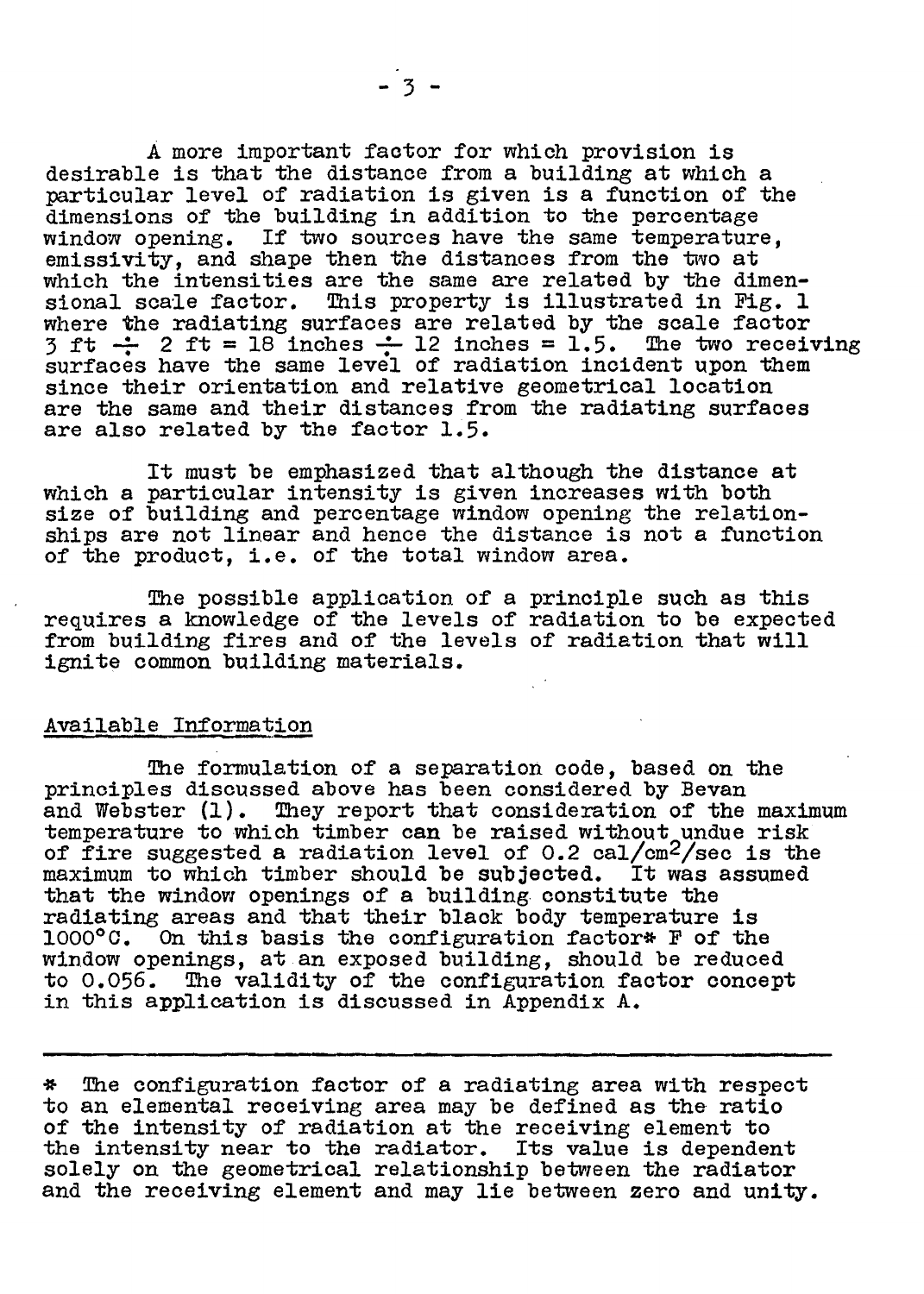This theoretical approach was supported by obser-<br>vations at two fires. In the first the behaviour of a se In the first the behaviour of a series. of exposed window frames was as shown in Table II (Table 3 of the Bevan and Webster Report).

#### TABLE **11.**

|  |               | DAMAGE RELATED TO CONFIGURATION |
|--|---------------|---------------------------------|
|  | <b>FACTOR</b> |                                 |
|  |               |                                 |

| ${\bf F}$ | Condition of Window Frame        |
|-----------|----------------------------------|
| 0.067     | Paint blistered                  |
| 0.067     | Paint blistered, little charring |
| 0.081     | Surface charring                 |
| 0.093     | Burned                           |
| 0.112     | Burned                           |

Such practical results suggest that the configuration factor should undoubtedly be reduced to less than 0.093 if not to less than 0.067. In the second example a timber boarding had ignited at a configuration factor of 0.092. This merely confirms that such a value of **I?** is too.high to be safe.

**<sup>A</sup>**conflagration that occurred at Winnipeg in June 1956 (6) probably gives the most valuable information on the acceptable limit of the configuration factor since values can be derived for both of the conditions: ignition occurring can be derived for both of the conditions: ignition occurring and not occurring. A plan of the buildings involved is shown in Fig. 2. When the fire was confined to the Time Building alone and all the walls of the building remained intact the alone and all the walls of the building remained intact the maximum value of the configuration factor of the window openings at the T. Eaton Building was approximately  $0.05$ . Shortly afterwards the east wall of the Time Building collapsed, the Dismorr Building ignited and, when both buildings were burning furiously a number of the window surrounds of the **T.**  and flying brands would have been passing near to the building most of the time and the available evidence leads to the con-<br>clusion that the mechanism involved was pilot ignition. The clusion that the mechanism involved was pilot ignition. maximum configuration factor at the T. Eaton Building at about this time **was** about 0.1.

All the above information relates to fires which have been aacidentally initiated and which have been combatted by fire departments. Further pertinent information was obtained from some experimental fires which were carried out during the winter of 1957-6 in buildings rendered derelict as a result **of** the St. Iawrence **Seamay** and Hydro-Electric Power Project.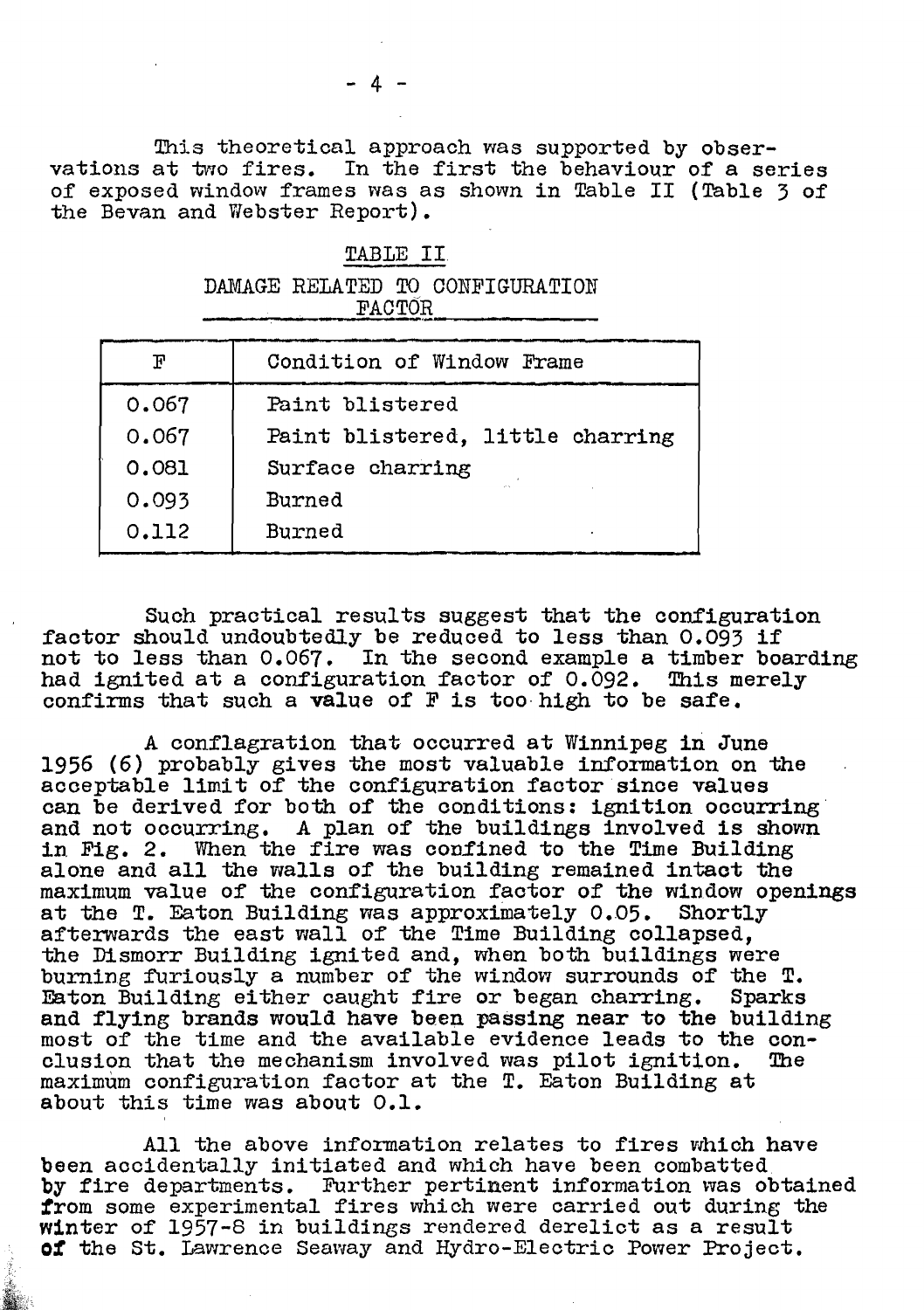Radiation. measurements were made at three locations relative to each building and in addition a total radiation measurement was made at one window for each fire. is taken **from** the relevant reports **(3,** 7), lists the maximum intensities which were recorded. To make this information applicable to the prediction of radiation intensities from other buildings as discussed in Appendix **A,** the configuration factors of the window openings at each of the points of measurement were calculated. Dividing the radiation intensities (I) by these values of F, the configuration factor, gave the hypothetical radiation levels **I/F** emanating from the windows.

It must be emphasized that these derived levels are not real, but are tho values that would have been required to produce the measured radiation levels had the window<br>openings been the sole source of radiation. This fact is openings been the sole source of radiation. illustrated by comparing the values with those corresponding to the maximum black body temperatures registered by the total radiation pyrometer(7). The hypothetical values exceed the maxima given by the total radiation pyrometer by as much as a factor<br>of 10. The difference between these two values is associated The difference between these two values is associated with the intense flaming from the windows of the buildings,<br>which made a greater contribution to the maximum level of<br>radiation than did the window openings themselves. That the radiation than did the window openings themselves. concept is useful as a means of comparison, however, is demonstrated by the order of agreement for each building between the values of I/F derived from the readings of the two radiometers at different distances from, but on the same **side**  of, the building. In one case (the school) the agreement is **very** poor. mis results mainly from the fact that the windows of the school annex made a substantial contribution to the oonfiguration factor for the more distant radiometer but not for the nearer. **At** the time when the radiation from the main body of the building was a maximum the fire in the annex was not fully developed. The value of **I/F** refexring to the more distant radiometer is thus much lower than for **the** nearer one.

The maximum values of I/F for houses Nos. 4 and 7 are of the same order, as are those for houses Nos. 3 and 5. It would therefore seem that the use of clapboard exterior oladding on a house does not appreciably increase the hazard it presents to its neighbours. It mill **be** seen that where a house is lined throughout with a highly combustible material, as in the cases of houses three and five, values of I/F of about  $37$  cal/cm<sup>2</sup>/sec can be obtained. Where the linings are incombustible as in the case of houses Nos. 4 and 7 and **the two** larger buildings the maximum levels **are** about half **this** value.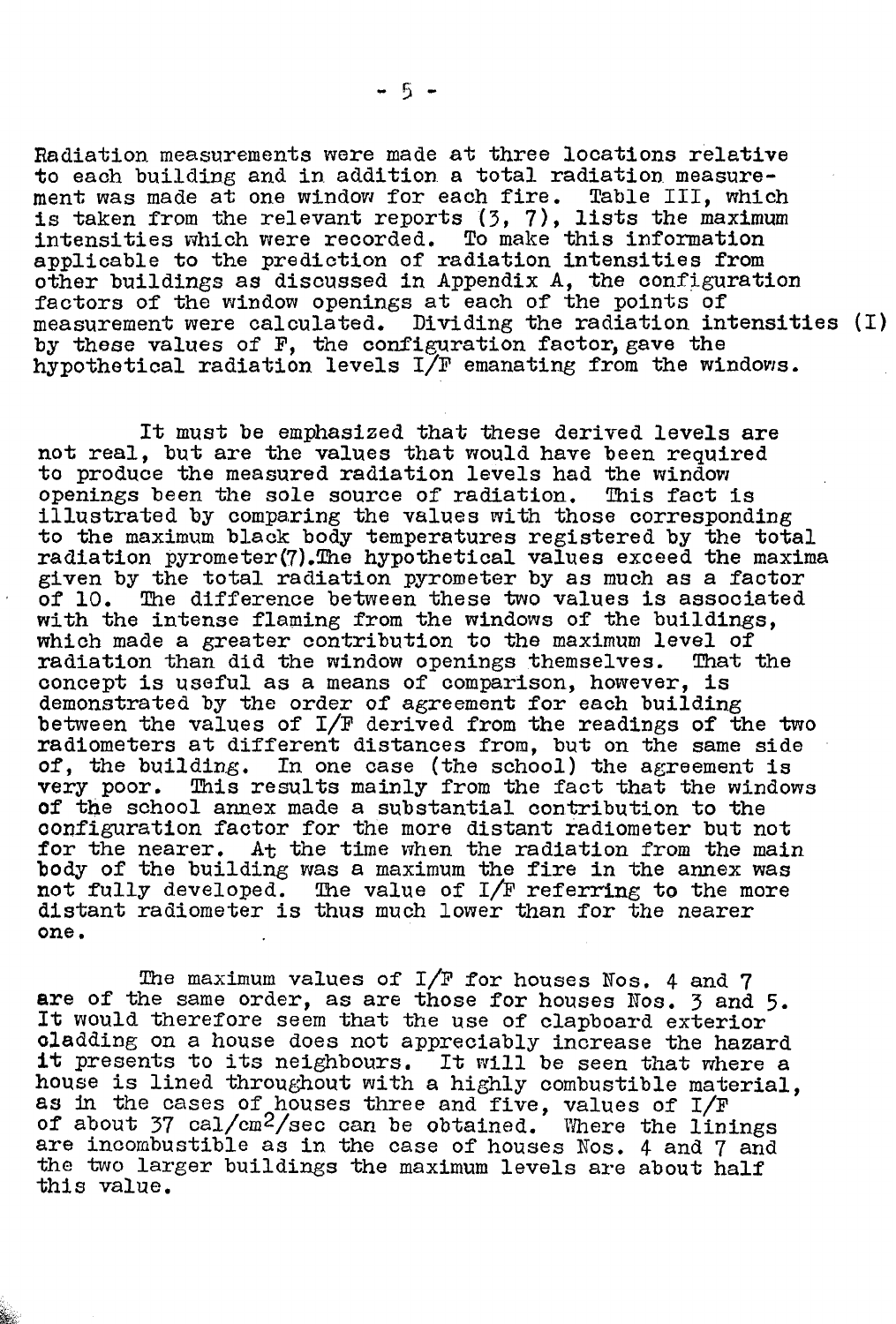## **TABLE III**

## MAXIMUM RADIATION INTENSITIES

| Building and<br>Burn No. | Exterior Cladding                                 | Interior Lining                                                                                                | Radiometer<br>Location                        | Wind Speed     | Intensity $(1)$<br>$ca1/cm^2/sec$ | F<br>Configu-<br>ration<br>Factor of<br>Openings | I/F<br>$ ca1/cm^2/sec$                      |
|--------------------------|---------------------------------------------------|----------------------------------------------------------------------------------------------------------------|-----------------------------------------------|----------------|-----------------------------------|--------------------------------------------------|---------------------------------------------|
| $\overline{2}$           | Brick                                             | Downstairs: fibreboard<br>(walls & ceilings)<br>except for plywood<br>wainscot in kitchen<br>Upstairs: plaster | 15' leeward<br>30' leeward<br>windward<br>15! | $4-5$ mph      | 0.47<br>0.18<br>0.08              | 0.05<br>0.016<br>0.04                            | $\begin{array}{c} 9 \\ 11 \\ 2 \end{array}$ |
| 3                        | Brick                                             | Fibreboard                                                                                                     | 15' leeward<br>30' leeward<br>15' windward    | 13-14 mph      | 1.25<br>20.18<br>0.46             | 0.034<br>0.013<br>0.034                          | 37<br>>14<br>14                             |
| $\overline{4}$           | Clapboard (brick<br>infilling to<br>timber frame) | Plaster                                                                                                        | 20' leeward<br>40' leeward<br>20' windward    | $11-12$ mph    | 0.56<br>0.17<br>0.46              | 0.032<br>0.011<br>0.028                          | 18<br>$\frac{15}{16}$                       |
| 5                        | Clapboard (on<br>cedar shingles)                  | Pressed paper                                                                                                  | 20' leeward<br>40' leeward<br>$20'$ side      | $10 - 14$ mph  | 1.05<br>0.32<br>0.35              | 0.027<br>0.008<br>0.012                          | 37<br>40<br>29                              |
| 6<br>Fraternity<br>Hall  | Brick                                             | Plaster, wooden<br>ceiling and<br>wainscot                                                                     | 20' leeward<br>40' leeward<br>20' windward    | $7 - 8$<br>mph | 0.9<br>50.41<br>0.42              | 0.075<br>0.031<br>0.075                          | 12<br>>13<br>6                              |
| 7                        | Brick                                             | Plaster                                                                                                        | 15' leeward<br>30' leeward<br>15' windward    | 13 mph         | 0.9<br>0.38<br>0.08               | 0.058<br>0.018<br>0.044                          | 16<br>21<br>$\overline{c}$                  |
| 8<br>School              | Brick                                             | Plaster, wooden<br>ceiling                                                                                     | $20t$ east<br>$40'$ east<br>20' west          | very low       | 0.83<br>0.17<br>>0.5              | 0.049<br>0.019<br>0.088                          | 17<br>9<br>> 6                              |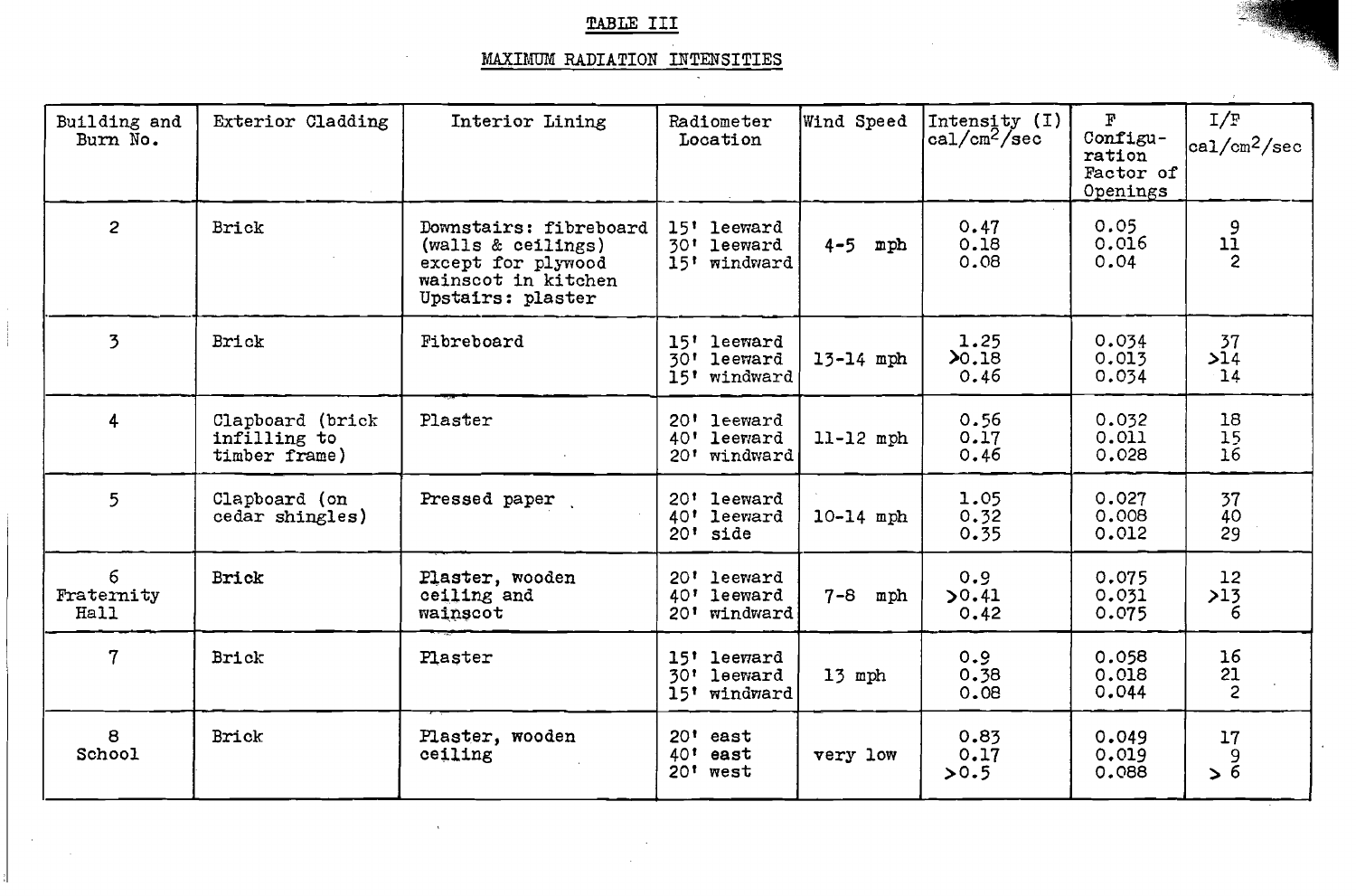House No. 2 gave a maximum value of only 11 cal/cm<sup>2</sup>/sec although it included fibreboard and plywood linings downstairs. It is thought that this was due partly to the fact that the upstairs linings were incoubustible and partly to the low velocity of the prevailing wind, Induced ventilation rate measurements *(3),* and theoretical considerations indicated that the inlet velocities in a dwelling fire did not usually exceed 7 mph, as long as the roof remained intact. Ambient wind velocities of the order of 10 to **14** rnph as prevailed in cases of burns 3, 4, 5, and 7, inclusive, could therefore have had a substantial effect on the rate of burning,

Before the results of these measurements can be applied<br>to the question of the separation of buildings the permissible to the question of the separation of buildings the permissible levels of radiation at an exposed building must be discussed. The most likely material to be exposed is timber and since, in fact, the minimum intensities that will cause the ignition of most common materials are of the same order it is sufficient to list those relating to timber  $(8)$ . (see Table IV).

#### Interpretation of Results

It is usual in a building fire for a large number of sparks and flying brands to be discharged and these are capable of producing the pilot ignition of suitably irradiated materials. **!he** Ottawa &felling house fire (4) is a practical example in which it was conclusively demonstrated that pilot ignition was the mechanism by which fire spread to the neighbouring house. Considering Table IV, the separation between buildings<br>should therefore be based on the lower of the two intensities should mercrore be based on the rewer or the two filtens. Lawrence burns, we take 37 cal/cm<sup>2</sup>/sec as the maximum value of I/F likely to be encountered where a building includes a substantial proportion of combustible lining materials then we obtain a value of 0.008 for the permissible upper limit of the configuration factor with respect to this class of building, Using the result that the radiation levels from buildings without combustible linings appear to be lower by a factor of 2, the permissible upper limit with respect to this class of building becomes 0,016.

| TABLE |  |  |
|-------|--|--|
|       |  |  |

|                                | IMUM INTENSITIES FOR IGNITION                                 |
|--------------------------------|---------------------------------------------------------------|
| Intensity .                    | Mechanism of Ignition                                         |
| $0.8$ cal/cm <sup>2</sup> /sec | Spontaneous ignition                                          |
| 0.3 cal/cm <sup>2</sup> /sec   | Pilot ignition (with an igniting<br>source in the gas stream) |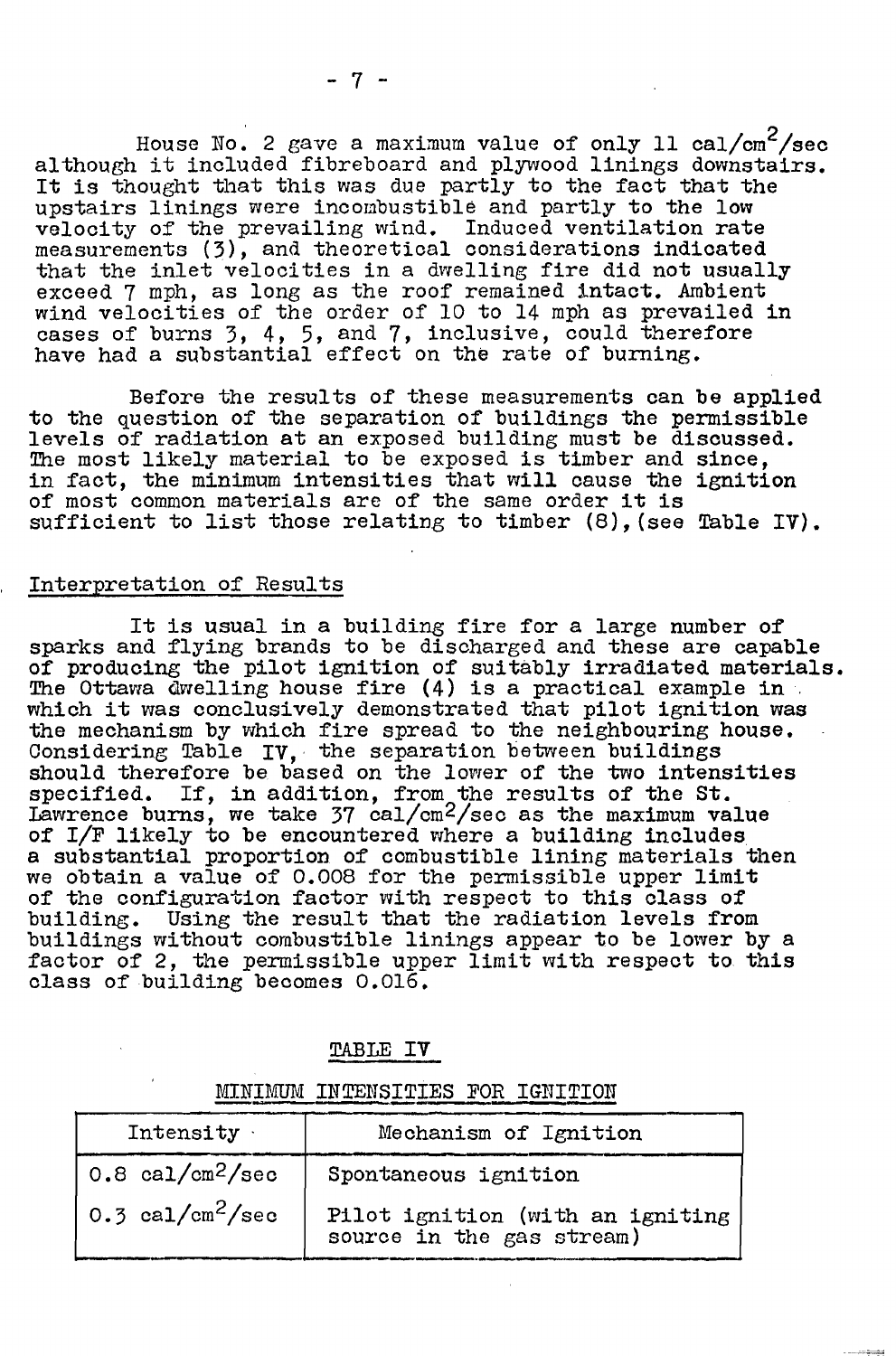**As** *a* basis for a table of separations these two values are far too low to be economically practical. They are also **very** much lower than the critical values calculated for the practical examples quoted. This fact alone suggests that higher values would be accoptable. Further examination of the St. Lawrence results **shows** that the high levels of radiation referred to were only attained between 16 and 35 minutes from the start of the fire, although evidence of the fire, e.g., smoke, was visible from outside within a few minutes of the onset. Had such fires occurred in practice a fire department appliance would almost certainly have been in attendance by the time radiation had reached its maximum. Under these circumstances it is probable that the radiation levels would never have been so high and in any event the spread of fire by radiation at this time would have been prevented by the wetting down of exposed combustibles.

**<sup>A</sup>**building code could therefore be considered accep- table if it almost eliminated the spread of fire by radiation up to this time. !be levels of radiation up to 16 minutes after the start of the fire are in fact less than the maximum values obtained by a factor of about 4 except in the case of house No. 5 where  $\frac{1}{4}$  the maximum value was reached in 10 to 11 minutes. The walls and ceilings of this house were The walls and ceilings of this house were lined with pressed paperboard. If, on economic grounds, a building code will allow some element of risk then configuration factors of 0.07 and 0.035 should be accepted, based on the lower values of radiation level already discussed.<br>The value 0.07 relates to the most commonly occurring occupancy and the lower value of .035 need only be invoked in the cases of buildings which because of substantial quantities of combustible wall linings or for other reasons are likely to produce high radiation intensities .

While the St. Lawrence experiments imply that the configuration factor values suggested above are too high to give 100 per cent safety, the other examples quoted, where of course firefighting was carried out, suggest that separations based on such values would easily have eliminated the spread of fire in these cases. Thus in the case of the Winnipeg conflagration the Time Building included a substantial number of combustible partitions but the **T.** Eaton Building did not become involved until the configuration factor rose from 0.05 to 0.1 owing to collapse of a wall. Bevan and Webster recommend a single value of 0.056 but with the additional data on radiation levels now available it would be desirable to economize on space separation by taking advantage of the finding that the radiation levels from buildings with incombustible linings are lower than those from buildings with combustible linings.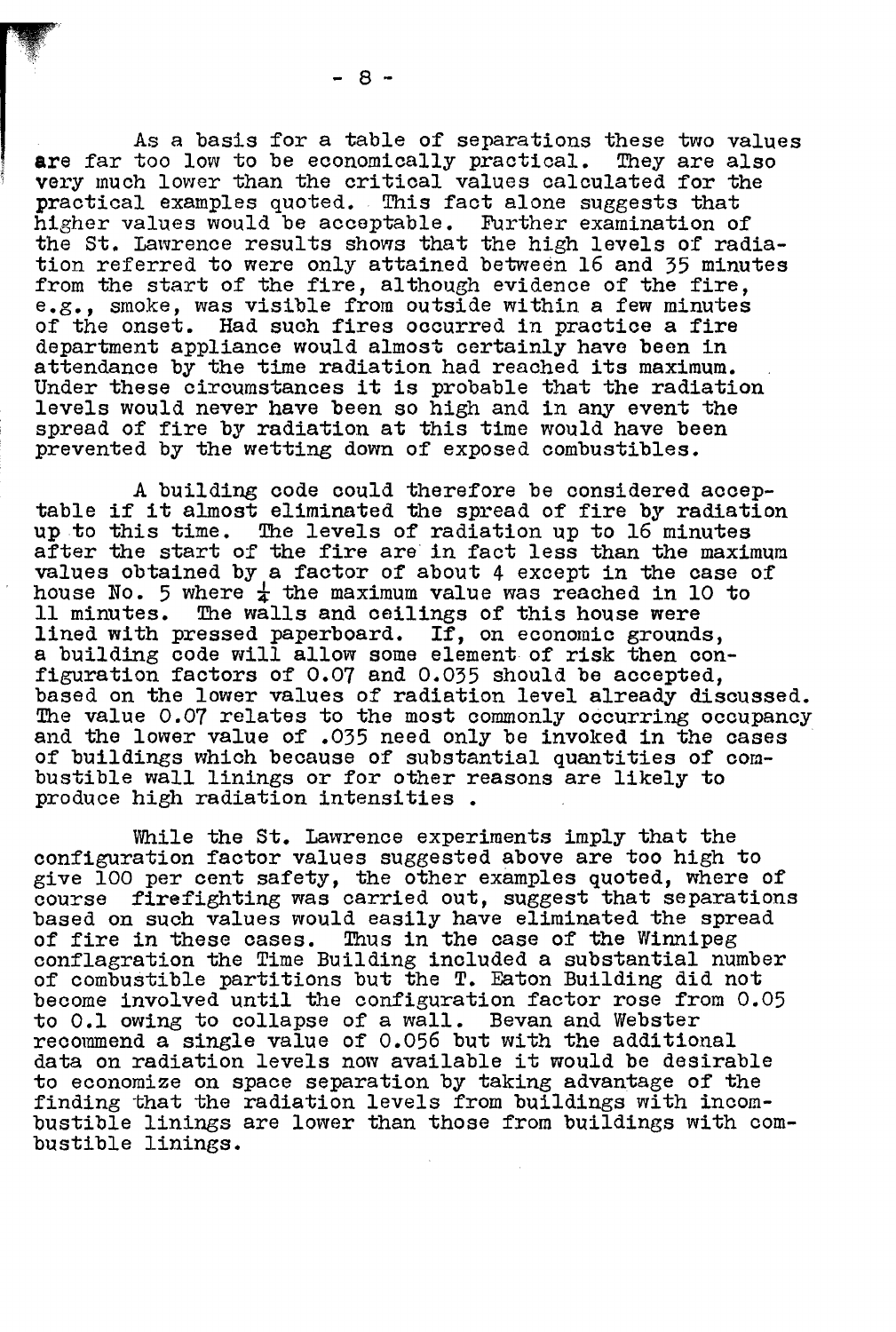#### Implementation of Results

The main obstacle that must be overcome in applying<br>the principle of a limiting configuration factor to the<br>formulation of a building code governing spatial separation is that the concept of a configuration factor, as discussed so far, relates to the separation of buildings. The space separation which it is customary to discuss in a building<br>code, on the other hand, is the separation between a building<br>and the boundary of the lot on which it is erected. It is difficult to conceive of any other definition of spatial separation which could be included in a code in such a way as to be capable of rational implementation.

It is probable that this incompatibility will always<br>exist but it need not preclude the application of the configura-<br>tion factor to the formulation of a separation code. The most obvious way of defining a distance from a boundary when the distance calculated is that which should exist between buildings<br>is to halve the calculated value. Where identical buildings are to be erected on either side of a boundary no inconsistency arises and the same value of separation of buildings is arrived at whichever way the calculation is made. Where, for example, one building is very large and another very small this is not the case. For a large building, configuration factor considerations might give the result that the nearest adjacent building should be at least 80 ft away. The value derived from a table referring to separations from the lot line would thus be 40 ft, For a small dwelling the corresponding distances might be 15 ft and 7 ft 6 in. respectively. On the basis of a code requirement relating to distances from lot boundaries the separation between these two buildings, were they adjacent, would then be 47 ft 6 in. With this arrangement the larger building would be in no danger as a result of a fire in the dwelling, but in the event of a fire in the larger building the dwelling might well be ignited.

For a variety of reasons this inconsistency should be accepted. Firstly, it is difficult to conceive of any other-Firstly, it is difficult to conceive of any otherwise rational code requirements which would eliminate it. Secondly, in any one area of a city one generally finds buildings of a similar nature rather than, for example, a sequence of factories with dwelling houses interspersed. The situation described will therefore only arise at such<br>locations as the outskirts of factory areas. Thirdly, it locations as the outskirts of factory areas. will be noticed that it is the smaller building that suffers the higher risk. The result of accepting the inconsistency will therefore be that when certain large buildings on the outskirts of factory areas are destroyed by fire a small number of dwellings, probably not exceeding one, will also be involved in the fire. This state of affairs of course already exists almost all over the world.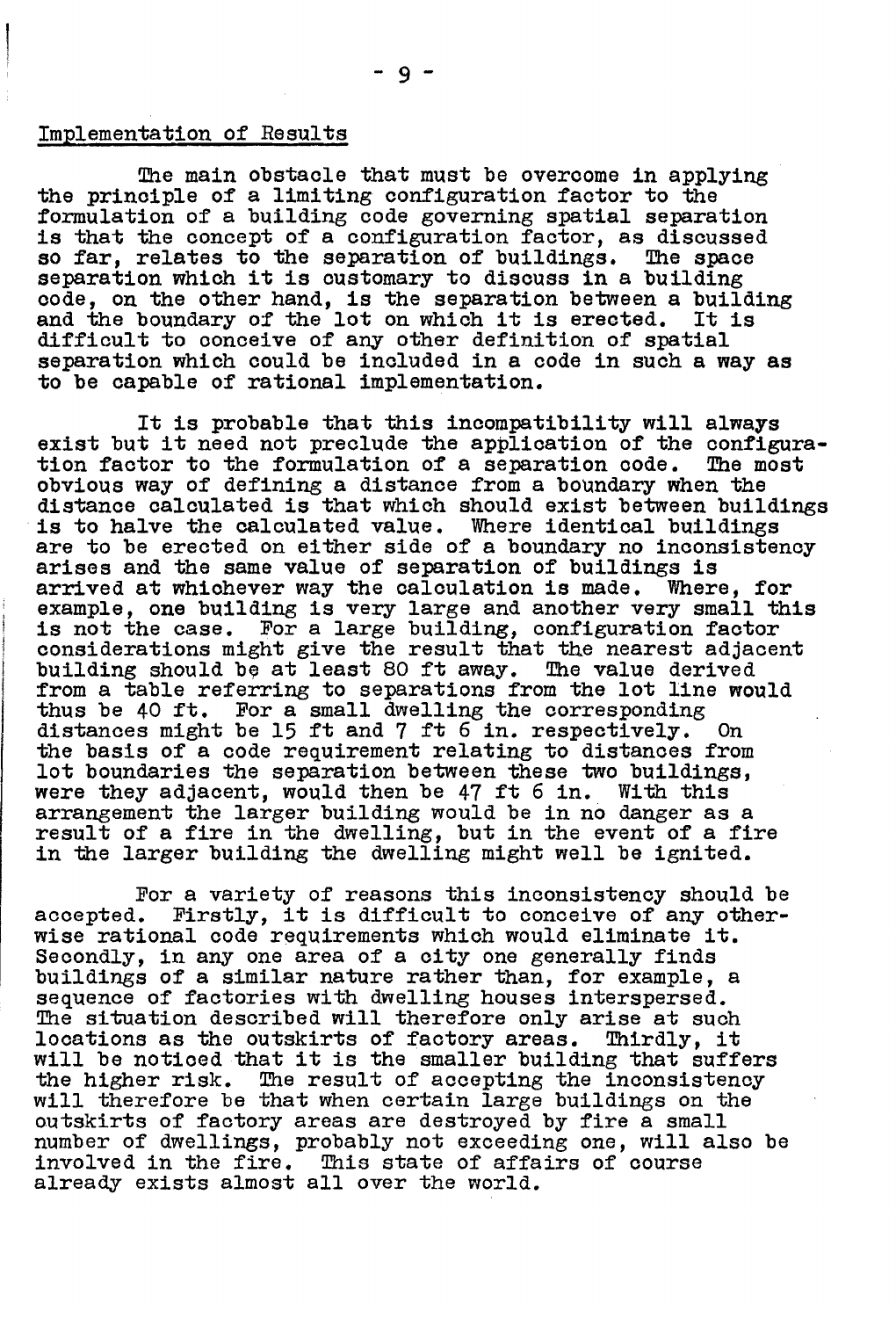Since separation requirements are dependent on peroentage window opening, dissimilarities in this respect between adjacent buildings could also be disturbing,

The relations which have been derived between the<br>separation, width and height of buildings, and percentage window opening are given in Tables V and VI. Table V refers to particularly hazardous conditions which might include the cases **(a)** where more than 25 per cent of the wall and ceiling linings are combustible, (b) where the fire load is high, or (c) where the contents of a building are particularly flammable. **The** calculations have been based on a configuration factor of approximately 0.035 with a further 3 ft 6 in. added to each resulting distance of separation.<br>The effect of this addition is that the shorter distances<br>are greater than they might have been if a pure configuration factor basis had been adopted. This policy has been adopted<br>firstly because the horizontal projections of flames from windows will not follow a linear geometrical relationship and secondly because firefighting becomes progressively more difficult with reduction in space separation.

Table **VI** relates to all other conditions not covered by Table V and hence will be the more frequently used. calculations have been based on a configuration factor of approximately O,O7 with a further 2 ft 6 in. **added** to each resulting distance of separation.

Both the heights and the widths listed in the tables<br>refer to fire resisting compartments. For the purpose of implementing this table a compartment should be considered fire resisting if its bounding walls and ceilings and the ceiling of the story beneath meet the requirements based on fire load given elsewhere in the code.

In applying the tables a note is necessary as to the lost of a value of percentage window opening. The tables adoption of a value of percentage window opening. relate to uniformly distributed openings and cases may thus arise where the value adopted in using the tables should refer<br>to a very localized area where the window density is high. A to a very localized area where the window density is high. **<sup>A</sup>** further point is that the adoption of a value of window opening of less than 100 per cent is only valid where the fire resistance time of the remainder of the wall, from the point of view of penetration only, meets the requirements based on the fire load concept given elsewhere in the code.

Where this is not the case, then the window opening<br>should be taken as 100 per cent even if, apparently, there are no openings at all in the wall in question..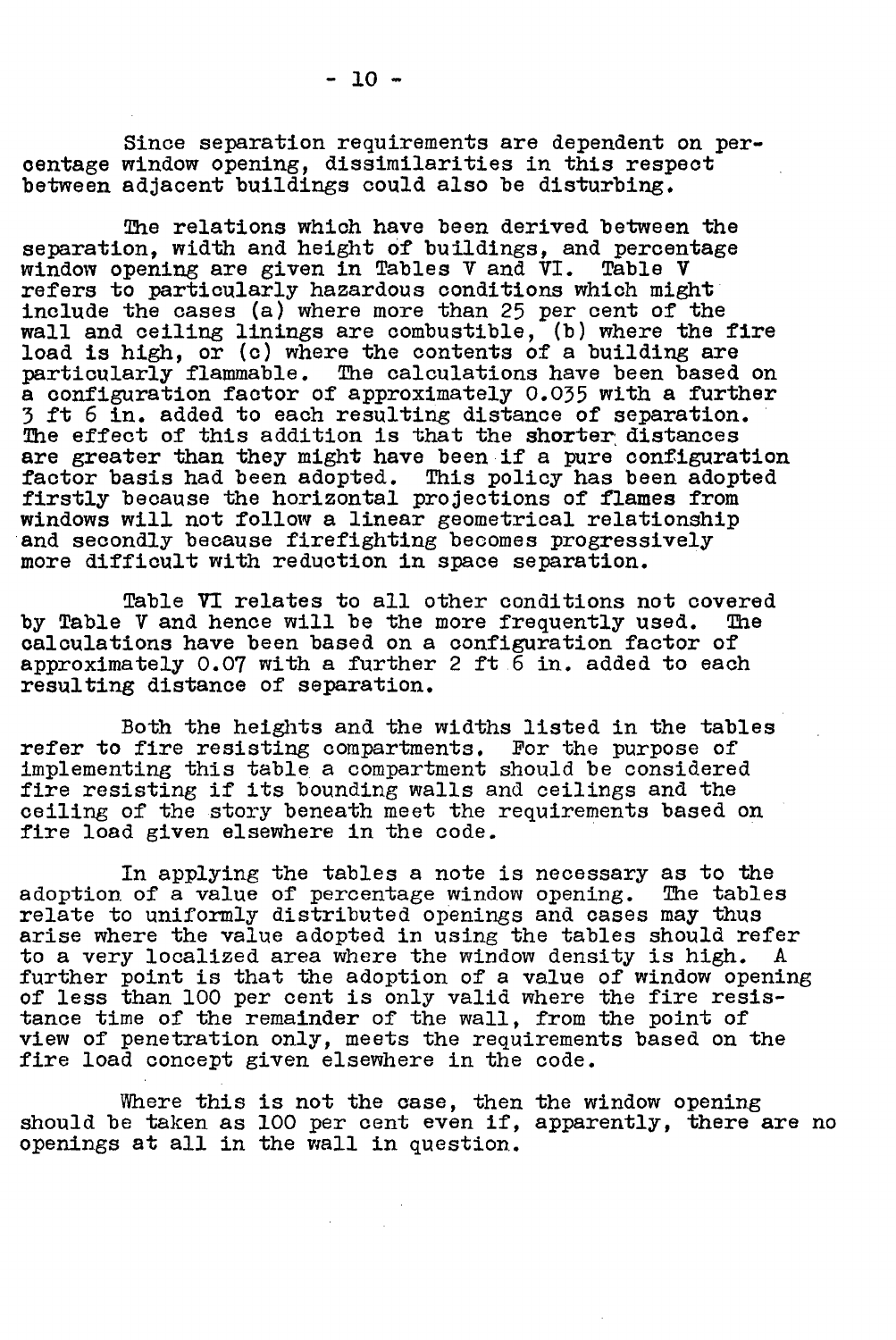| TABLE V               |                                                                           |                                             |                                                               |                                                                                 |                                           |                                                             |                                           |                                    |                                           |                                      |                                                 |
|-----------------------|---------------------------------------------------------------------------|---------------------------------------------|---------------------------------------------------------------|---------------------------------------------------------------------------------|-------------------------------------------|-------------------------------------------------------------|-------------------------------------------|------------------------------------|-------------------------------------------|--------------------------------------|-------------------------------------------------|
| Width of              | SEPARATION FROM LOT LINE: PARTICULARLY HAZARDOUS CONDITIONS<br>Percentage |                                             |                                                               |                                                                                 |                                           | Height of Compartment (feet)                                |                                           |                                    |                                           |                                      |                                                 |
| Compartment<br>(feet) | of Window<br>Openings                                                     | $10^{\prime}$                               | 20'                                                           | 30'                                                                             | 40'                                       | 50'                                                         | 60'                                       | 70'                                | 80'                                       | 90'                                  | 100'                                            |
| 30'                   | 100<br>80<br>60<br>40<br>20                                               | 29<br>25.5<br>22<br>18.5<br>13              | 38.5<br>35<br>31<br>26<br>17.5                                | 47<br>42.5<br>-37<br>31<br>21.5                                                 | 53.5<br>48<br>42<br>35<br>24              | 60<br>53.5<br>47<br>38.5<br>26.5                            | 65<br>58.5<br>51<br>42<br>28.5            | 70.5<br>63<br>55<br>45<br>30.5     | $75$<br>67.5<br>59<br>47.5<br>32          | $79.5$<br>$71.5$<br>62.5<br>50<br>33 | 84<br>$75.5$<br>$65.5$<br>52<br>$\overline{34}$ |
| 40'                   | 100<br>80<br>60<br>40<br>20                                               | 32.5<br>29<br>25.5<br>20.5<br>14            | 44.5<br>40<br>35<br>29<br>20                                  | 53.5<br>48<br>42<br>35<br>24                                                    | 62<br>55.5<br>49<br>40<br>28              | 69<br>61.5<br>54<br>44<br>31                                | 75<br>67<br>59<br>48<br>33                | 81<br>72.5<br>63.5<br>51.5<br>35   | 86<br>77.5<br>67.5<br>54.5<br>37          | 91<br>82<br>71.5<br>57.5<br>38.5     | 96<br>86.5<br>75.5<br>60<br>40                  |
| 50'                   | 100<br>80<br>60<br>40<br>20                                               | 36<br>32.5<br>28<br>22<br>15                | 49.5<br>45<br>39<br>31.5<br>22                                | 60<br>53.5<br>47<br>38.5<br>26.5                                                | 69<br>$6\overline{1}.5$<br>54<br>44<br>31 | 76.5<br>69<br>60<br>49<br>34                                | 83.5<br>75<br>65.5<br>$\frac{53.5}{36.5}$ | 90<br>81<br>70.5<br>57.5<br>39     | 96<br>86<br>75<br>61<br>41.5              | 101.5<br>91<br>79.5<br>64<br>43.5    | 106.5<br>96<br>83.5<br>67<br>45                 |
| 60'                   | 100<br>80<br>60<br>40<br>20                                               | 38.5<br>34<br>29.5<br>24<br>$\overline{16}$ | 54<br>48<br>42<br>34<br>23.5                                  | 65<br>58.5<br>51<br>42<br>28.5                                                  | 75<br>67<br>59<br>48<br>33                | 83.5<br>75<br>65.5<br>53.5<br>36.5                          | 91<br>$\overline{8}2$<br>71<br>58<br>40   | 98<br>88<br>76.5<br>62.5<br>43     | 104.5<br>94<br>82<br>66.5<br>45.5         | 110.5<br>99.5<br>86.5<br>70<br>48    | 116.5<br>104.5<br>91<br>73.5<br>49.5            |
| 70'                   | 100<br>80<br>60<br>40<br>20                                               | 41<br>36.5<br>31.5<br>25<br>16.5            | 58<br>51.5<br>$44.5$<br>35.5<br>24.5                          | 70.5<br>63<br>55<br>45<br>30.5                                                  | 81<br>72.5<br>63.5<br>51.5<br>35          | 90<br>$\overline{31}$<br>70.5<br>57.5<br>39                 | 98<br>88<br>76.5<br>62.5<br>43            | 105.5<br>95<br>82.5<br>67.5<br>46  | 112.5<br>101<br>88<br>72<br>49            | 119<br>107<br>93.5<br>76<br>51.5     | 125.5<br>112.5<br>98<br>80<br>54                |
| 80'                   | 100<br>80<br>60<br>40<br>20                                               | 43<br>38<br>$\frac{33}{26}$<br>17           | 62<br>54.5<br>47<br>37<br>25                                  | 75<br>67.5<br>59<br>47.5<br>32                                                  | 86<br>77.5<br>67.5<br>54.5<br>37          | 96<br>86<br>$\begin{array}{c} 75 \\ 61 \end{array}$<br>41.5 | 104.5<br>94<br>82<br>66.5<br>45.5         | 112.5<br>101<br>88<br>72<br>49     | 120<br>108<br>94<br>76.5<br>52            | 127.5<br>114<br>99.5<br>81<br>55     | 134<br>120<br>104.5<br>85<br>57.5               |
| 90'                   | 100<br>80<br>60<br>40<br>20                                               | 44.5<br>39.5<br>34<br>27<br>17              | 65.5<br>58<br>50<br>40<br>26                                  | 79.5<br>$71.5$<br>62.5<br>50<br>33                                              | 91<br>82<br>71.5<br>57.5<br>38.5          | 101<br>91<br>79.5<br>64<br>43.5                             | 110.5<br>$99.5$<br>86.5<br>70<br>48       | 119<br>107<br>93.5<br>76<br>51.5   | 127.5<br>114<br>99.5<br>81<br>55          | 135.5<br>121<br>105.5<br>86<br>58.5  | 142<br>127<br>110.5<br>90<br>61                 |
| 100'                  | 100<br>80<br>60<br>40<br>20                                               | 46<br>41<br>35<br>27.5<br>$\overline{17}$   | 68<br>60<br>52<br>41<br>26.5                                  | 84<br>75.5<br>65.5<br>$52 -$<br>$\overline{34}$                                 | 96<br>86.5<br>75.5<br>60<br>40            | 106.5<br>96<br>83.5<br>67<br>45                             | 116.5<br>104.5<br>91<br>$73.5$<br>49.5    | 125.5<br>112.5<br>98<br>80<br>54   | 134<br>120<br>104.5<br>$85 - 5$           | 142<br>127<br>110.5<br>90<br>61      | 149.5<br>134<br>116.5<br>95<br>64               |
| 120'                  | 100<br>80<br>60<br>40<br>20                                               | 49.5<br>$\frac{44}{37}$<br>$\frac{29}{17}$  | 73.5<br>65.5<br>57<br>44<br>28                                | 91.5<br>82<br>71<br>56<br>36                                                    | 104.5<br>$\frac{94}{82}$<br>65<br>43      | 116.5<br>104.5<br>91<br>73<br>48.5                          | 127.5<br>114<br>99.5<br>80<br>53.5        | 137<br>123<br>107.5<br>87<br>58    | 147<br>131.5<br>114<br>92.5<br>62.5       | 155.5<br>139<br>120.5<br>98<br>66.5  | 163.5<br>$\frac{146.5}{127}$<br>103.5<br>69.5   |
| 150'                  | 100<br>80<br>60<br>40<br>20                                               | 53<br>47<br>39<br>30.5<br>17                | 81.5<br>$\begin{array}{c} 72 \\ 62 \end{array}$<br>48<br>29.5 | 101<br>89.5<br>77.5<br>60.5<br>39                                               | 116.5<br>103.5<br>90<br>70.5<br>46.5      | 130<br>115.5<br>100<br>80<br>53                             | 142<br>127<br>110<br>88<br>59             | 153<br>137<br>119<br>96<br>64      | 164<br>146<br>127<br>$\frac{102.5}{68.5}$ | 173<br>155<br>134<br>108.5<br>73     | 182<br>163<br>141<br>114.5<br>77                |
| 200'                  | 100<br>80<br>60<br>40<br>20                                               | 58<br>50<br>41<br>$\overline{31}$<br>17     | 89.5<br>79.5<br>66<br>51.5<br>30.                             | $\begin{array}{c} \textbf{115} \\ \textbf{103} \end{array}$<br>85<br>66.5<br>41 | 134<br>119.5<br>100<br>79<br>50           | 149<br>133.5<br>113<br>89.5<br>58.                          | 163.5<br>146.5<br>124.5<br>99<br>65       | 176<br>157.5<br>135<br>108.5<br>71 | 188<br>168<br>145<br>116<br>77            | 199<br>178<br>154<br>123.5<br>82     | 210<br>188<br>163<br>131<br>87                  |

**9.** 

TABLE V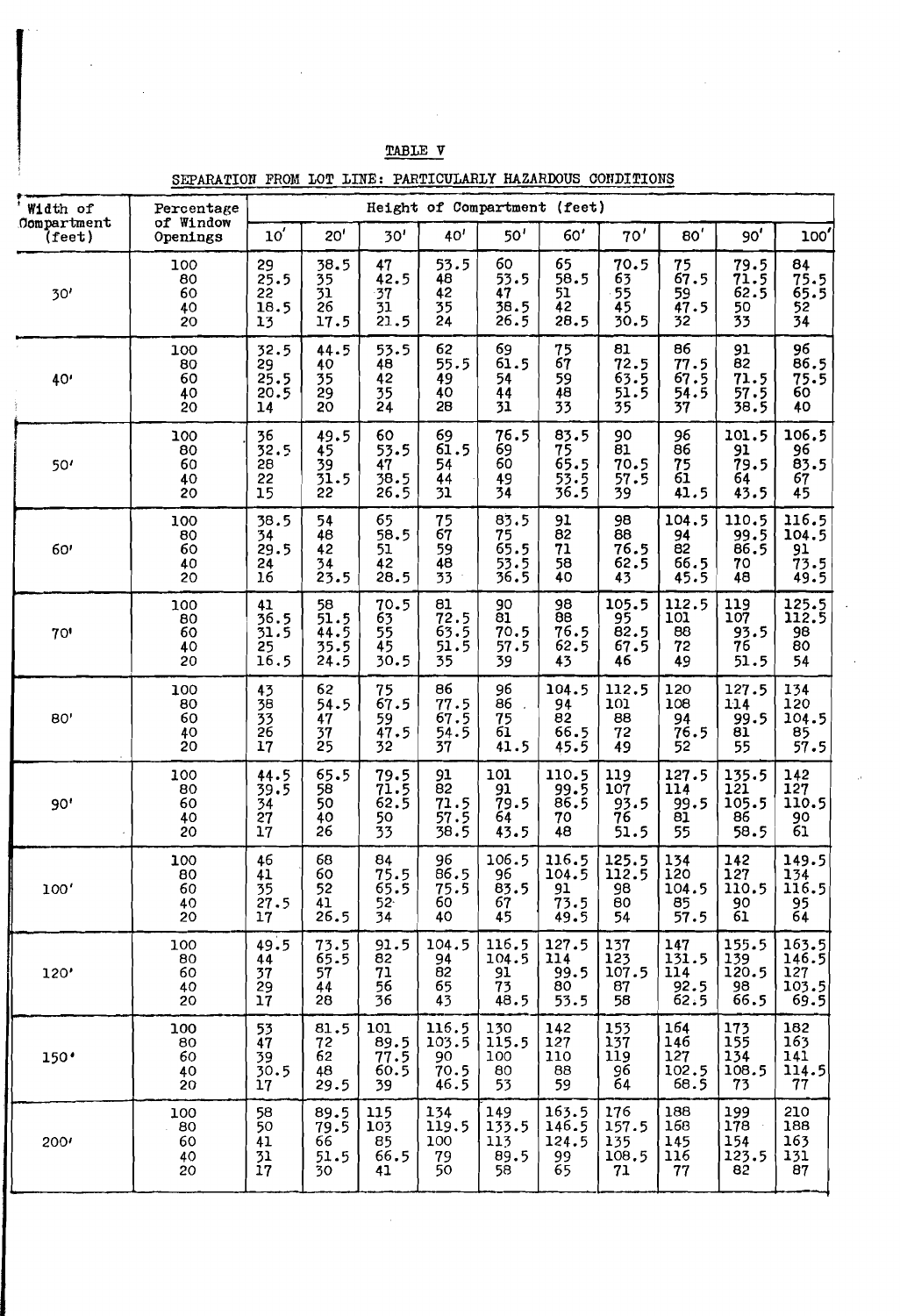| TABLE | -VT |
|-------|-----|
|       |     |

| SEPARATION FROM LOT LINE: NORMAL CONDITIONS |  |  | مستاذين وتقتلها التور والتجربون والتوارد والمائد والمستجوب بالمتاريخ والمتراكب فيتلبهما الاستعاد مستد التجالب مستبحا المستحددة |
|---------------------------------------------|--|--|--------------------------------------------------------------------------------------------------------------------------------|

| Width of                    | Percentage                               | Height of Compartment (feet)                        |                                               |                                           |                                           |                                        |                                           |                                                 |                                           |                                           |                                                                |
|-----------------------------|------------------------------------------|-----------------------------------------------------|-----------------------------------------------|-------------------------------------------|-------------------------------------------|----------------------------------------|-------------------------------------------|-------------------------------------------------|-------------------------------------------|-------------------------------------------|----------------------------------------------------------------|
| Compartment<br>$($ feet $)$ | of Window<br>Openings                    | 10'                                                 | 20'                                           | 30'                                       | 40'                                       | 50'                                    | 60'                                       | 70'                                             | 80'                                       | 90'                                       | 100'                                                           |
| 30'                         | 100<br>80<br>60<br>40<br>20              | 19<br>17<br>14.5<br>12<br>8.5                       | 26.5<br>24.0<br>21.0<br>16.5<br>11.5          | 33.5<br>30<br>25.5<br>20<br>14.5          | 38.0<br>34<br>29.5<br>$^{23}_{16}$        | 41.5<br>37.5<br>32.5<br>25.5<br>17     | 45<br>41<br>35<br>27.5<br>18              | 48.5<br>43.5<br>37.5<br>29.5<br>19 <sup>°</sup> | 51.5<br>46<br>39.5<br>31<br>19.5          | 54.5<br>48.5<br>41<br>32.5<br>20          | 57<br>50<br>$\begin{bmatrix} 42.5 \\ 33.5 \end{bmatrix}$<br>20 |
| 40'                         | 100<br>80<br>60<br>40<br>20              | 21.5<br>19.5<br>16.5<br>13<br>9                     | 30.5<br>28<br>24<br>19<br>12.5                | 38<br>$\overline{34}$<br>29.5<br>23<br>16 | 43<br>39<br>33.5<br>27<br>18              | 48<br>43.5<br>37<br>30<br>19.5         | 52<br>47.5<br>40.5<br>32.5<br>21          | 56<br>51<br>43.5<br>34.5<br>22                  | 59.5<br>54<br>46<br>36.5<br>23            | 63<br>56.5<br>48<br>38<br>24              | 66<br>59<br>50<br>39.5<br>24                                   |
| 50'                         | 100<br>80<br>60<br>40<br>20              | 24<br>21<br>17.5<br>14<br>9                         | 33.5<br>30<br>$\overline{2}6$<br>21<br>13.5   | 41.5<br>37.5<br>32.5<br>25.5<br>17        | 48<br>43.5<br>37<br>30<br>19.5            | 53.5<br>48<br>41<br>33<br>21.5         | 59<br>52.5<br>45<br>36<br>23.5            | 63<br>56.5<br>48.5<br>38.5<br>25                | 67<br>60<br>51.5<br>40.5<br>26.5          | 71<br>63.5<br>54.5<br>42.5<br>27.5        | 74<br>66.5<br>56.5<br>44<br>28                                 |
| 60 <sup>t</sup>             | 100<br>80<br>60<br>40<br>20              | 26<br>22.5<br>19<br>14.5<br>9                       | $\frac{37}{33}$<br>$\tilde{26}$<br>22.5<br>14 | 45<br>41<br>35<br>27.5<br>18              | 52<br>47.5<br>40.5<br>32.5<br>21          | 59<br>52.5<br>45<br>36<br>23.5         | 64.5<br>57.5<br>49.5<br>$\frac{39}{25.5}$ | 69<br>62<br>53<br>42<br>27.5                    | 73.5<br>66<br>56<br>45<br>29              | 78<br>69.5<br>59<br>47<br>30              | 82.5<br>73<br>62<br>48.5<br>31                                 |
| 70'                         | 100<br>80<br>60<br>40<br>20              | 28<br>24<br>20<br>15<br>9                           | 39<br>35<br>30<br>24<br>14.5                  | 48.5<br>43.5<br>37.5<br>29.5<br>19        | 56<br>51<br>43.5<br>34.5<br>22            | 63<br>56.5<br>48.5<br>38.5<br>25       | 69<br>62<br>53<br>42<br>27.5              | 75<br>66.5<br>56.5<br>46<br>29                  | 80<br>71<br>60.5<br>48.5<br>31            | 84.5<br>75.5<br>63.5<br>51<br>32.5        | 89<br>79.5<br>67<br>53<br>34                                   |
| 80'                         | 100<br>80<br>60<br>40<br>20              | 29<br>25<br>21<br>15.5<br>9                         | 41<br>$\overline{3}7$<br>32<br>25<br>14.5     | 51.5<br>46<br>39.5<br>31<br>19.5          | 59.5<br>54<br>46<br>36.5<br>23            | 67<br>60<br>51.5<br>40.5<br>26.5       | 73.5<br>66<br>56<br>45<br>29              | 80<br>71<br>60.5<br>48.5<br>31                  | 85.5<br>-76<br>64.5<br>51<br>33           | 90.5<br>80.5<br>68<br>54<br>35            | 95<br>84.5<br>71.5<br>56.5<br>36.5                             |
| 90'                         | 100<br>80<br>60<br>40<br>20              | 30<br>26<br>22<br>16<br>9                           | 43.5<br>39<br>52.5<br>25.5<br>15              | 54.5<br>48.5<br>41<br>32<br>20            | 63<br>56.5<br>48<br>38<br>24              | $^{71}_{63.5}$<br>54.5<br>42.5<br>27.5 | 78<br>69.5<br>59<br>47<br>30              | 84.5<br>75.5<br>63.5<br>51<br>32.5              | 90.5<br>80.5<br>68<br>54<br>35            | 95.5<br>$\overline{85}$<br>72<br>57<br>37 | 100.5<br>89.5<br>75.5<br>60<br>38.5                            |
| 100'                        | 100<br>80<br>60<br>40<br>20              | 30.5<br>26.5<br>22.5<br>16<br>9                     | 45.5<br>40<br>$\frac{33}{26}$<br>15           | 57<br>50<br>42.5<br>33.5<br>20            | 66<br>59<br>50<br>39.5<br>24              | 74<br>66.5<br>56.5<br>44<br>28         | 82.5<br>$^{73}_{62}$<br>48.5<br>31        | 89<br>79.5<br>67<br>53<br>54                    | 95<br>84.5<br>71.5<br>56.5<br>36.5        | 100.5<br>89.5<br>75.5<br>60<br>38.5       | 106<br>94<br>79.5<br>63.5<br>40.5                              |
| 120'                        | 100<br>80<br>60<br>40<br>20              | 32<br>28<br>22.5<br>16<br>9                         | 48.5<br>42<br>34.5<br>27<br>$\overline{15}$   | 61.5<br>54.5<br>45.5<br>36<br>20          | 71.5<br>64<br>53.5<br>42<br>25            | 81<br>72<br>61.5<br>47.5<br>29         | 89.5<br>79<br>67.5<br>53<br>32            | 97<br>86<br>73<br>57.5<br>35                    | 103.5<br>92<br>$\frac{78}{61.5}$<br>38    | 109.5<br>97.5<br>83<br>65.5<br>41         | 115<br>103<br>87<br>69.5<br>44                                 |
| 150'                        | 100<br>80<br>60<br>40<br>20              | 33.5<br>$\frac{29}{23}$<br>$\frac{23}{16}$ , 5<br>9 | 53.5<br>46.5<br>37<br>28<br>15                | 67<br>59.5<br>49.5<br>38<br>21            | 78.5<br>69.5<br>58.5<br>$\frac{45.5}{26}$ | 89<br>79<br>67<br>52<br>31             | 99<br>86.5<br>73.5<br>58<br>34.5          | 107.5<br>94.5<br>80<br>63<br>38                 | 114.5<br>101<br>86<br>67.5<br>41.5        | 121.5<br>107.5<br>92<br>72<br>44.5        | 128<br>114<br>$\frac{97}{76.5}$<br>47.5                        |
| 200'                        | 100<br>80<br>$\overline{60}$<br>40<br>20 | 34<br>29<br>24<br>17<br>9                           | 57.5<br>50.5<br>40.5<br>29.5<br>16            | $^{74}_{65}$<br>53.5<br>40.5<br>22.5      | 88<br>77<br>64<br>49.5<br>28              | 100.5<br>87.5<br>73.5<br>57<br>33.5    | 111<br>$97.5$<br>$82.5$<br>64<br>38       | 120.5<br>106.5<br>90.5<br>70<br>42.5            | 129<br>114.5<br>$\frac{97.5}{76}$<br>46.5 | 137<br>122.5<br>104.5<br>81.5<br>50       | 145<br>130.5<br>111.5<br>86<br>53.5                            |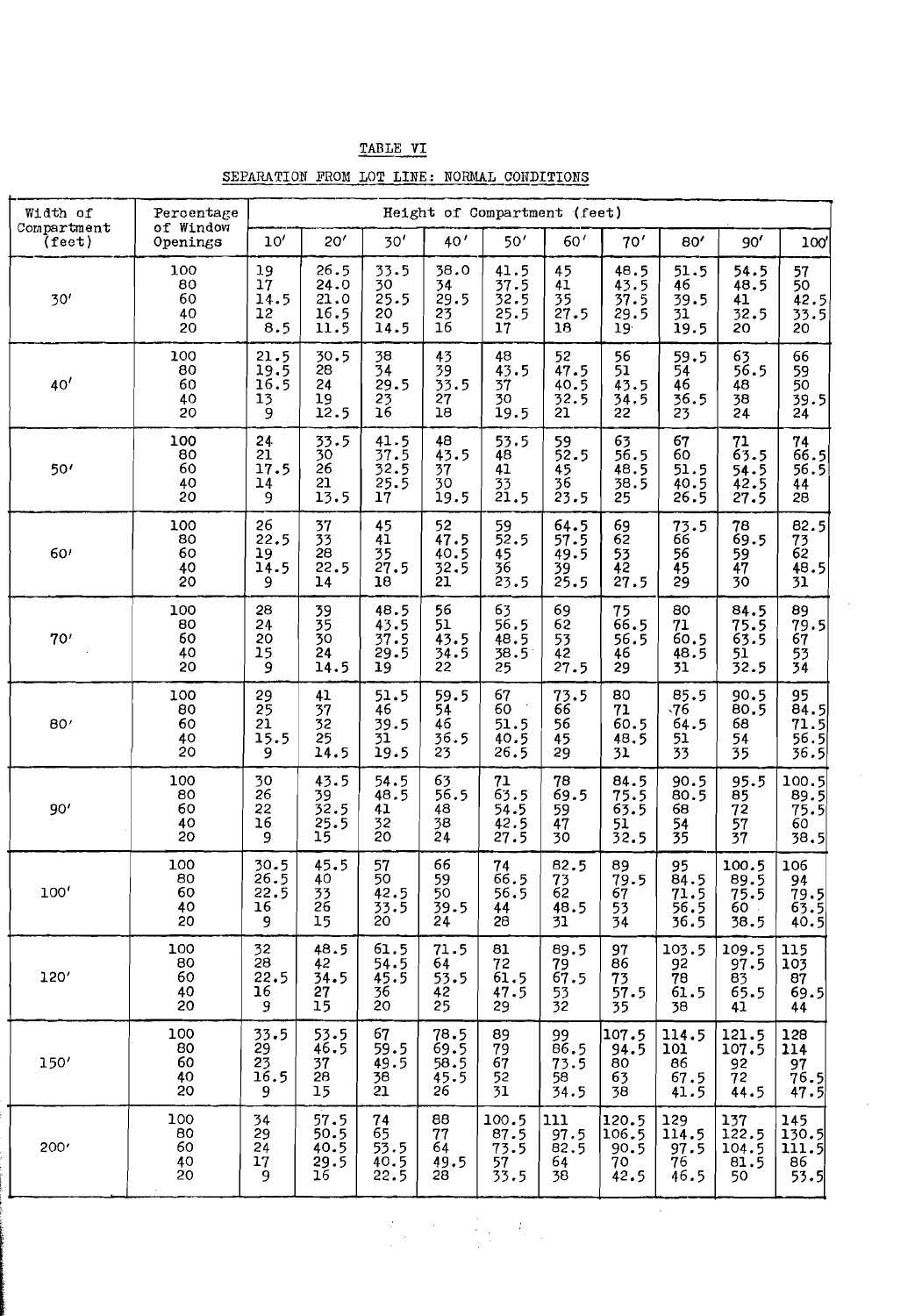#### Special Cases

If the exterior wall of a projected building is not to be parallel with the lot boundary then the possibility of relaxing the separation requirement at the corner of the building must be considered. Using the same basis of calculation as previously the distances related to the corners of buildings prove to be, in general, between 65 and 95 per cent of those listed in the tables. As firefighting near to the corner of a building is easier some relaxation is desirable and a factor of 80 per cent is suggested. The resulting limiting boundary location is illustrated in Fig. 3.

Figure 3 also gives the conditions required beyond the extreme corners of the building. In the case illustrated on the left of Fig. 3, it might be considered some hardship that the boundary may not lie in a line with the imperforate fire resistant wall. This restriction can be eliminated simply by ensuring that there are no window openings in the section CE of the adjoining wall. So far **as** separation requirements restriction would be as illustrated by the dotted line EBF (Fig. **3).** It might often be desirable to apply a similar argument to the case illustrated on the right of this Figure.

**The** exterior wall of a building is often irregular in shape as in the two cases illustrated in Fig.  $4.$ cases the preliminary considerations should be referred to a line joining the extremities of the exterior wall. Where the building is entirely contained within this line no further steps are required, for so far as levels of radiation are concerned the irregular exterior wall is exactly represented by an imaginary wall having the same percentage window openings and located on the line referred to. Where a portion of the building projects beyond this line the representation can break down under certain conditions. **A** precise description of these conditions is not called for in this report but has been discussed elsewhere **(9).** It is sufficient that the separation requirements will be approximately fulfilled if the lot boundary follows the outer limit of (a) the boundary as calculated above and (b) a boundary referred solely to the projecting portions of the building. Such composite lot boundaries are illustrated in Fie. 4.

### **Conclusion**

Development of the geparation aspect of the National Building Code by the inclusion of the dimensions of an exterior wall as an independent variable will lead to a more economic use of space as a means of reducing the spread of fire.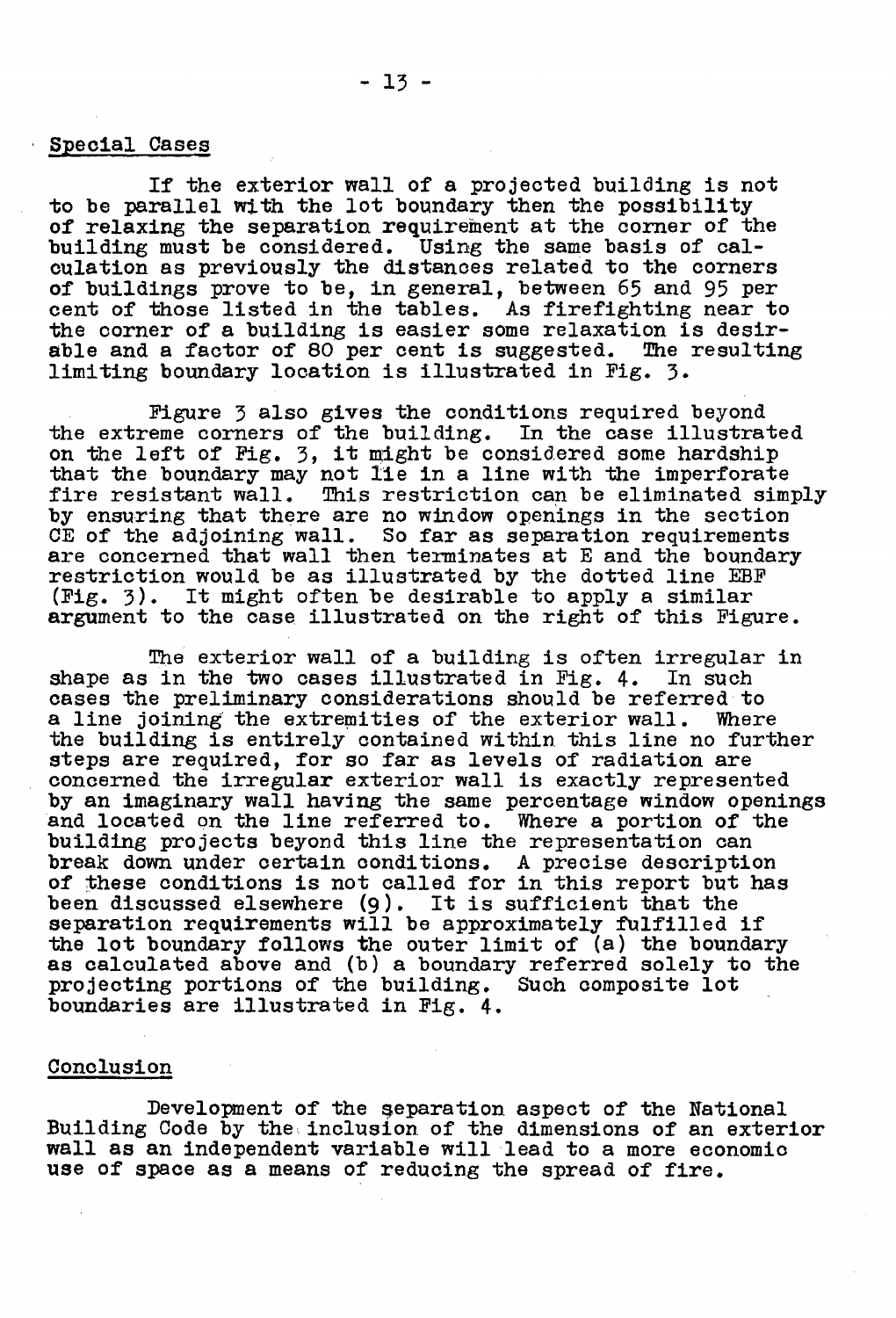#### Acknowledgment

The configuration factor oalculations involved in the derivation of Tables V and **VI** were carried out by P. Huot of the Fire Section, Division of Building Research, National Research Council.

#### References

- (1) Bevan, R.C., and C.T. Webster. Investigations on Building an, R.C., and C.T. webster. Investigations on Building Fires.<br>Fires, Part III, Radiation from Building Fires. National Building Studies, Technical Paper No. 5,<br>London, England, H.M.S.O. 1950.
- (2) Galbreath, **M.** Note on Lanark Fire (in pr ?paration).
- (3) Shorter G.W., and J.H. McGuire. Summary Report of St, Lawrence Burns, (to be published as DBR Internal Report No, 158).
- (4) McGuire, **J.H.,** and G.W. Shorter. **An** Example of the Spread of Fire by Radiation. National Research Council, Mvision of Building Research, DBR Internal Report No. 145. 1958.
- (5) National Building Code of Canada (1953), Part 3: Use and Occupancy. National Research Council, Associate Committee on. the National Building Code.
- (6) Shorter, G, W. , and C,G. Burnett. Fire Investigations by the Fire Research Section, 1950-1954. National Research Council, Division of Building Research, **DBR** Internal Report No. 78. March 1956.
- (7 ) Stephenson, D. G. Radiant Temperature of Openings, St. Lawrence Burns. (to be published as DBR Internal Report No. 156.)
- (8) Lawson, D,I., and **D.L,** Simms. The Ignition of Wood by Radiation. Brit. Jour. **Appl.** Phys., Vole 3, P.288-292, September 1952.
- **(9)** McGuire, J.H. Heat Transfer by Radiation, **Fire** Research Special Report No. 2, H.M.S.O,, London, England. 1953.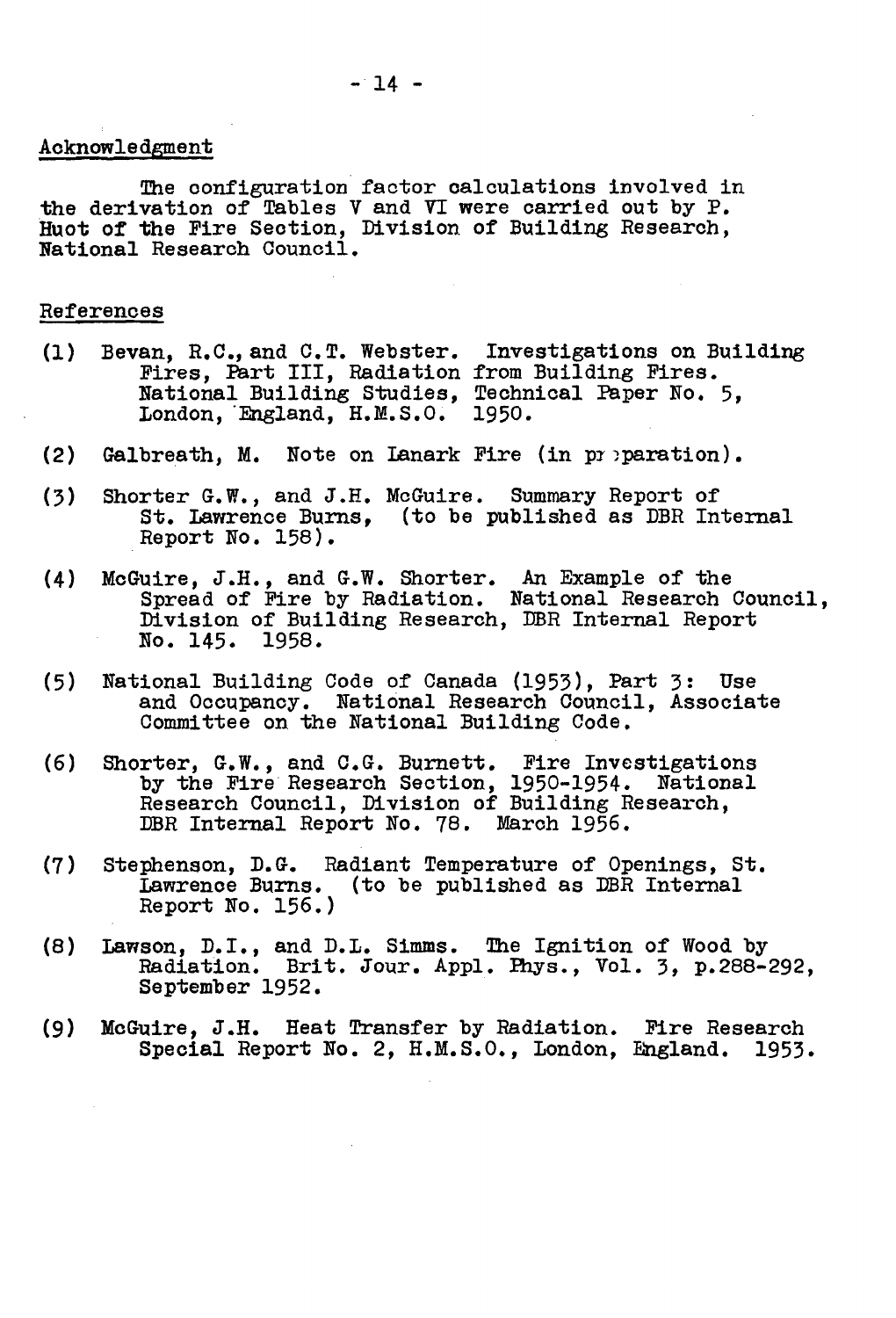

# **FIGURE I**  . **GEOMETRICAL RELATIONSHIPS**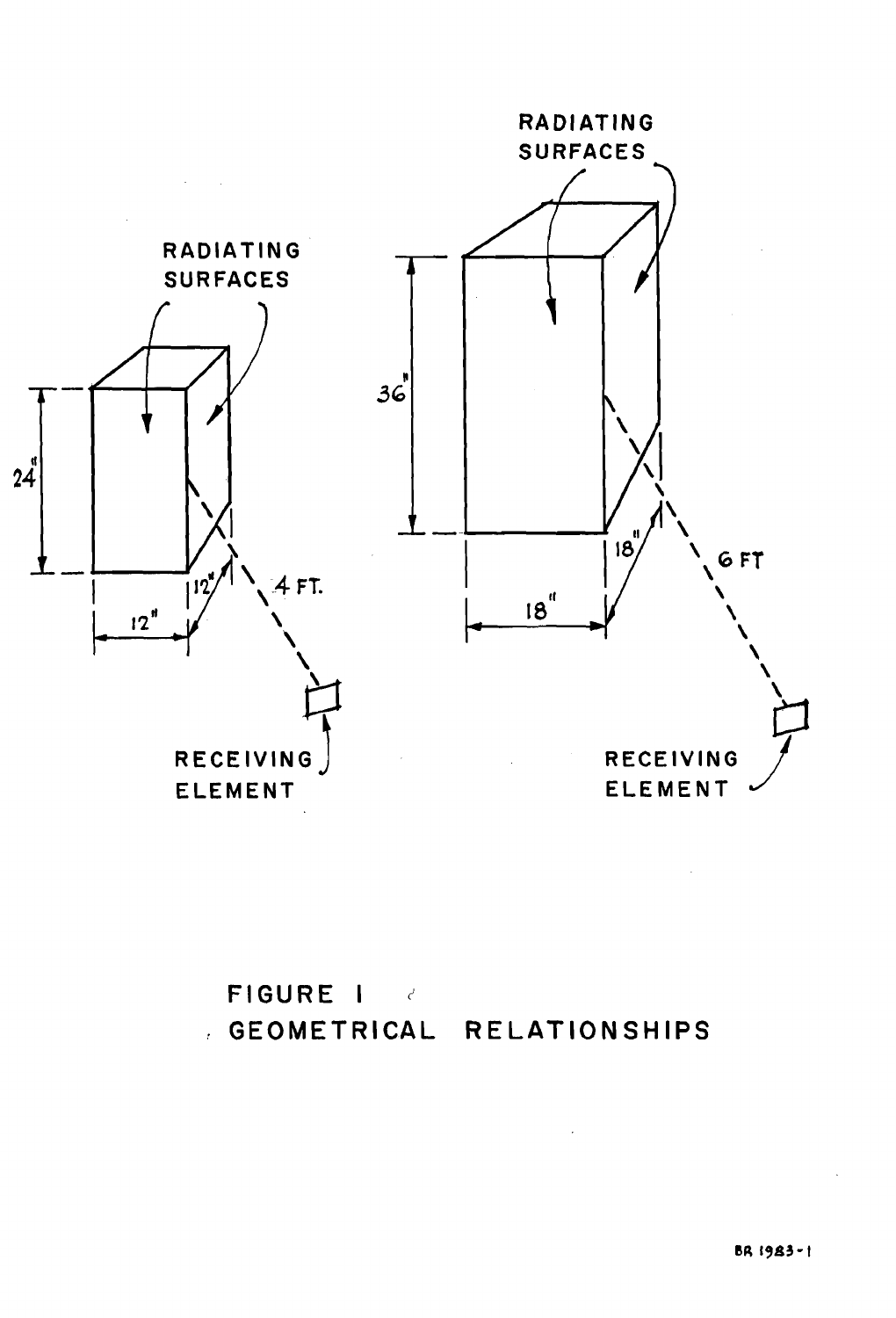

# **FIGURE 2 PLAN OF AREA INVOLVED IN WINNIPEG FIRE**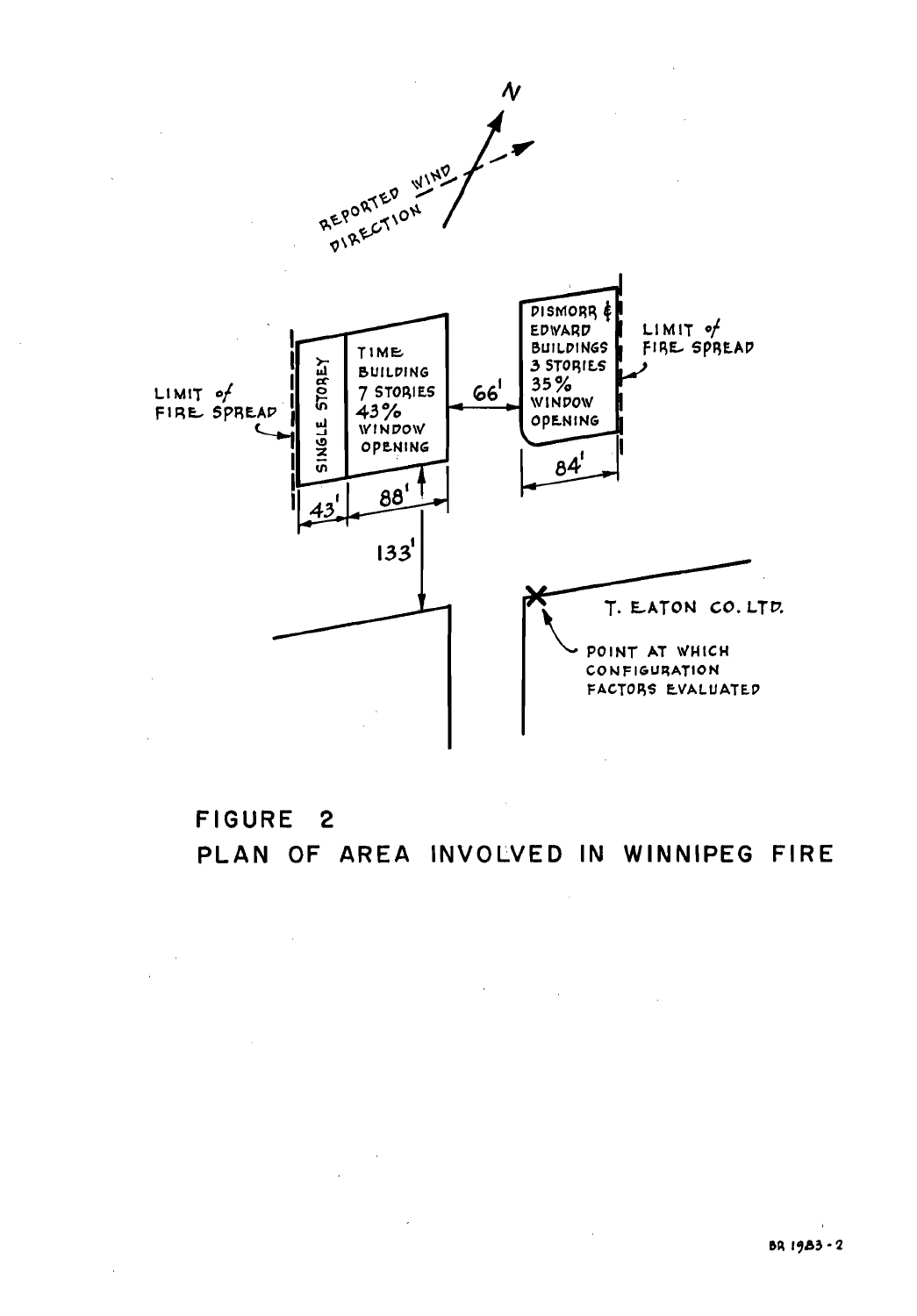

BR 1983-3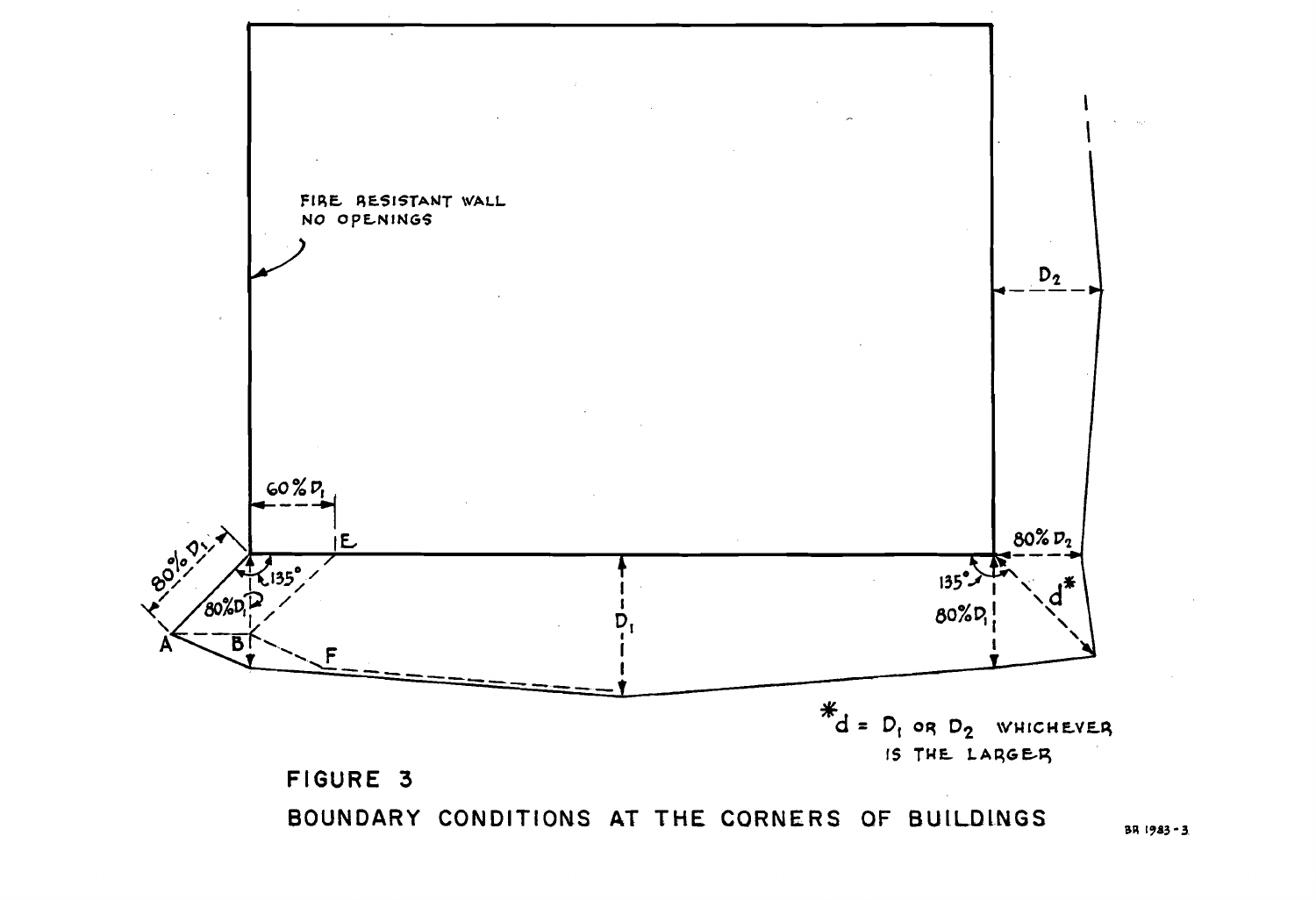



# **FIGURE 4**

Ĵ,

**BOUNDARY CONDITIONS FOR IRREGULARLY SHAPED BUILDINGS**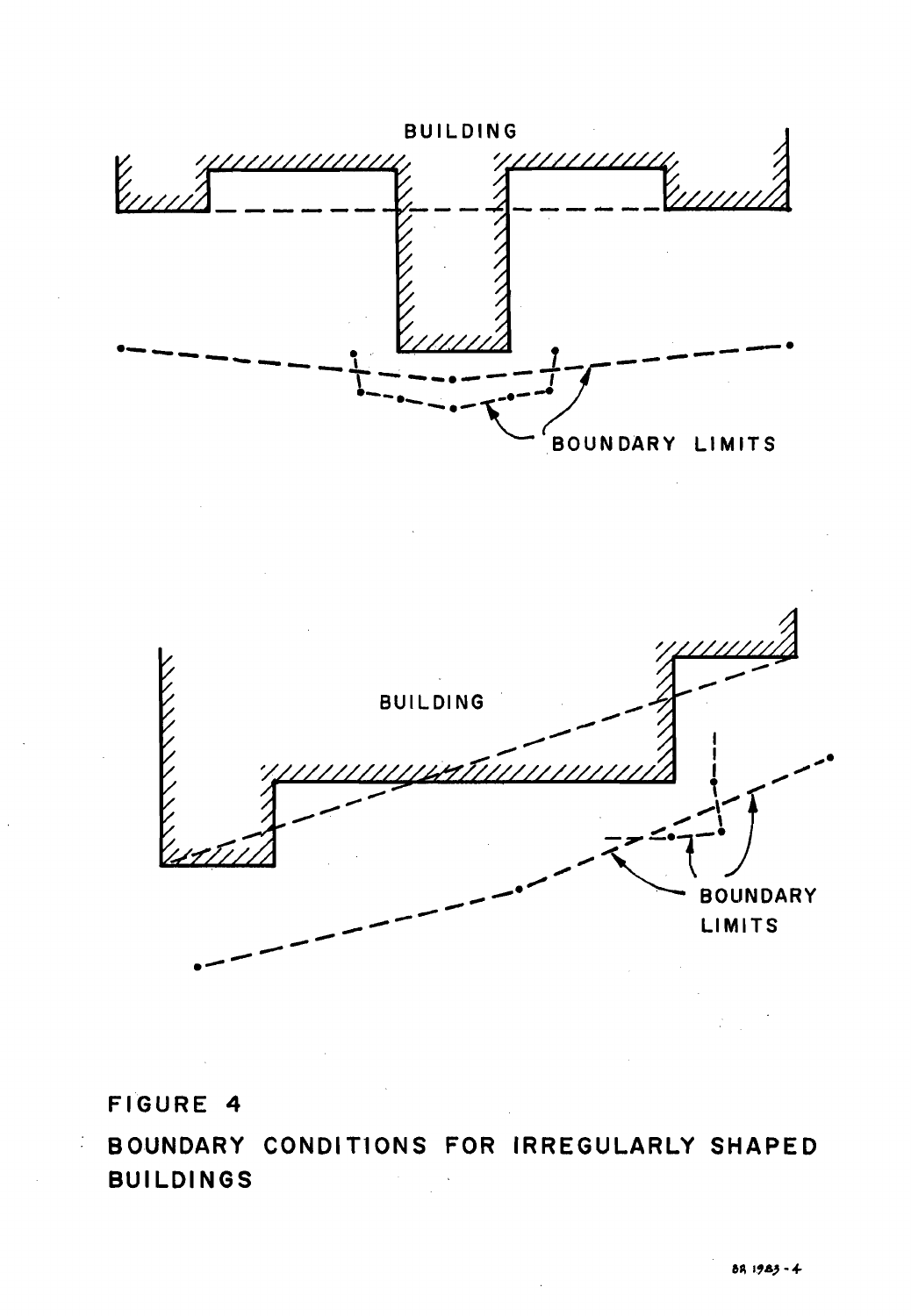#### **APPENDIX A**

#### THE CONFIGURATION FACTOR CONCEPT

ger.

The radiation level I at a distance from a source emitting radiation at a level  $I_0$  is related to  $I_0$  by the expression  $I = I_0$  x  $F$ , where  $F$  is the configuration factor\* and has the property that it is dependent solely on the geo- metrical relationship of receiver and source.

The practical application of the above expression to building fires is complicated by the fact that very little data are available on the radiating nature of the flames emanating from burning buildings. Even if information were available it would be difficult to apply since the emissivity of flames is a variable and hence an integral form of the above expression is required.

The most simple method of overcoming this difficulty is to represent the radiation coriditions at the side of a building by a level of radiation higher than is found in practice but emanating only from the window openings. An assumption of this nature must, in fact, be accepted implicitly if a building code is to discuss percentage window openings dif a building code is to discuss percentage window openings instead of the precise geometry of openings in a building facade. Even if percentage window opening is maintained constant, variation in the geometry of window openings will affect the levels of radiation at a distance from a building. In general, however, the extent of the variation can be neglected.

On the assumption that only the windows are radiating the relationships between intensities of radiation at various points are given quite simply in terms of the appropriate configuration factors. If I be the measured radiation level at some point P away from a burning building then on the asswnption that only the windows are radiating, but at a assumption that only the windows are radiating, but at a radiation level  $I_p$  at the point **P,** then

 $I_p = I_w F_{PW}$  or  $I_w = I_p/F_{PW}$ .

Fpw is the configuration factor of the window area with respect to an elemental receiving area at point P and depends only upon the geometrical relationship of the window area and the elemental area at **P.** 

**9** The configuration factor of a radiating area with respect to an elemental receiving area may be defined as the ratio of the intensity of radiation at the receiving element to the intensity near to the radiator. Its value is dependent solely on the geometrical relationship between the radiator and the receiving element and may lie between zero and unity.

-- -- -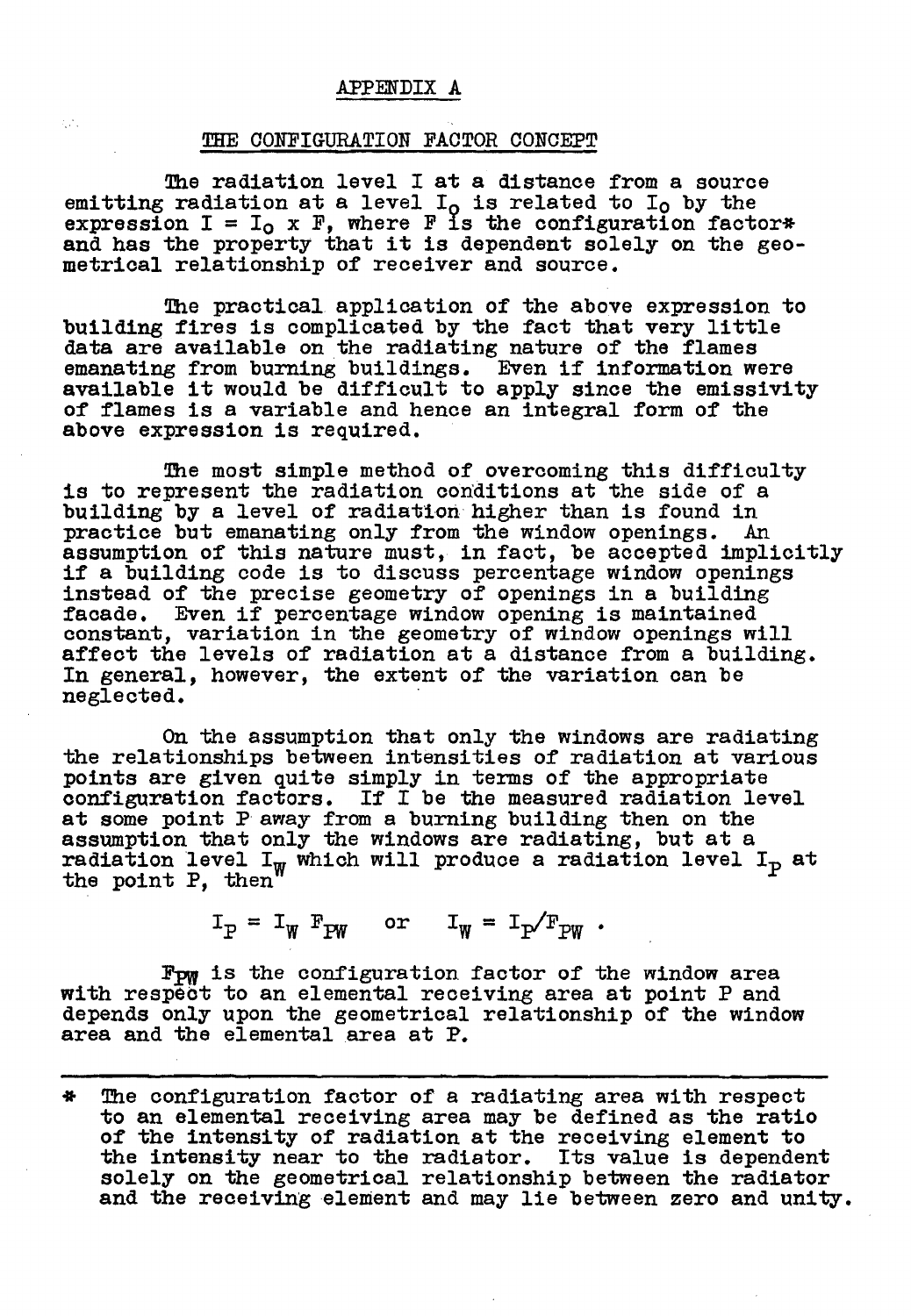Now since  $I_W$  is not a real intensity, it may be now since  $I_w$  is not a real intensity, it may be<br>preferable to refer to it simply as the ratio  $I_p/F_{pw}$  or preferable to refer to it simply as the ratio is<br>simply I/F, it being understood that F in this case is the configuration factor relating the window **area** to the elemental area at the point at which the measured **intensity** was I.

The real object of this procedure is that it now permits an estimate to be made of the radiation level at any point Q from the radiation level I<sub>p</sub> measured at P.

> $I_Q = I_W \times F_{QW}$ but  $I_w$  was given by  $I_p/F_{PW}$  $\therefore I_Q = I_P \times \frac{F_{QW}}{F_{PW}}$

F<sub>ow</sub> in this case is the configuration factor of the window area with respect to an elemental receiving area at point Q.

Now, if a number of measured or estimated radiation levels corresponding to  $I<sub>P</sub>$  are known for a number of different Levels corresponding to 1<sub>p</sub> are known for a number of different cases, it is possible, using the approach outlined, to compare these by calculating the equivalent window radiation levels, I/F in each case. **A** value of I/F representative of a particular fire situation may then be selected.

In considering the possibility that a fire in one building will ignite another by radiation, and having estimated an equivalent window radiation level for burning buildings and established the maximum tolerable radiation buildings and established the maximum tolerable radiation<br>level at the building to be protected, it becomes possible to refer to limiting values of P for which the radiation levels at the building to be protected will be kept within the desired limits. F in this case is the configuration factor relating window areas of the compartment on fire to the exposed surface of the building to be protected. This then, in effect, means that the level of radiation imposed on one building can be described in terms of the size, arrangement, and geometry of the windows of the compartment on fire as related to the surfaces to be protected.

In the work described in this report, it has been assumed that the radiation from the flames and openings at the side of a building will be linearly related to the area<br>of the openings. This approximation may tend to break down This approximation may tend to break down where large percentage window openings are considered and the predicted levels of radiation may then be exaggerated for two reasons: